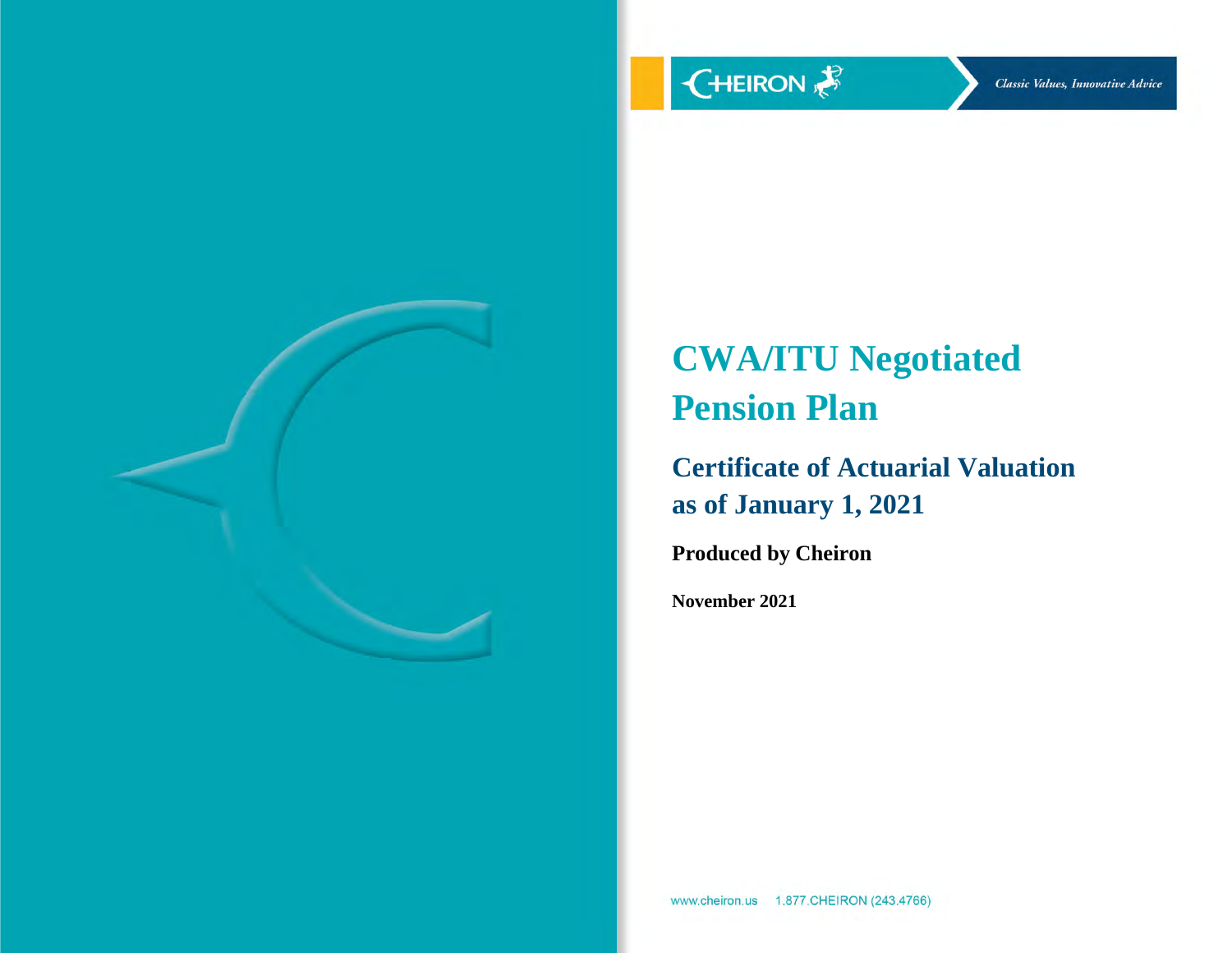# **TABLE OF CONTENTS**

| <b>Section</b>                  | Page |
|---------------------------------|------|
|                                 |      |
| Section I                       |      |
| Section II                      |      |
| Section III                     |      |
| <b>Section IV</b>               |      |
| Section V                       |      |
| Section VI                      |      |
| <i><u><b>Appendices</b></u></i> |      |
| Appendix A                      |      |
| Appendix B                      |      |
| Appendix C                      |      |

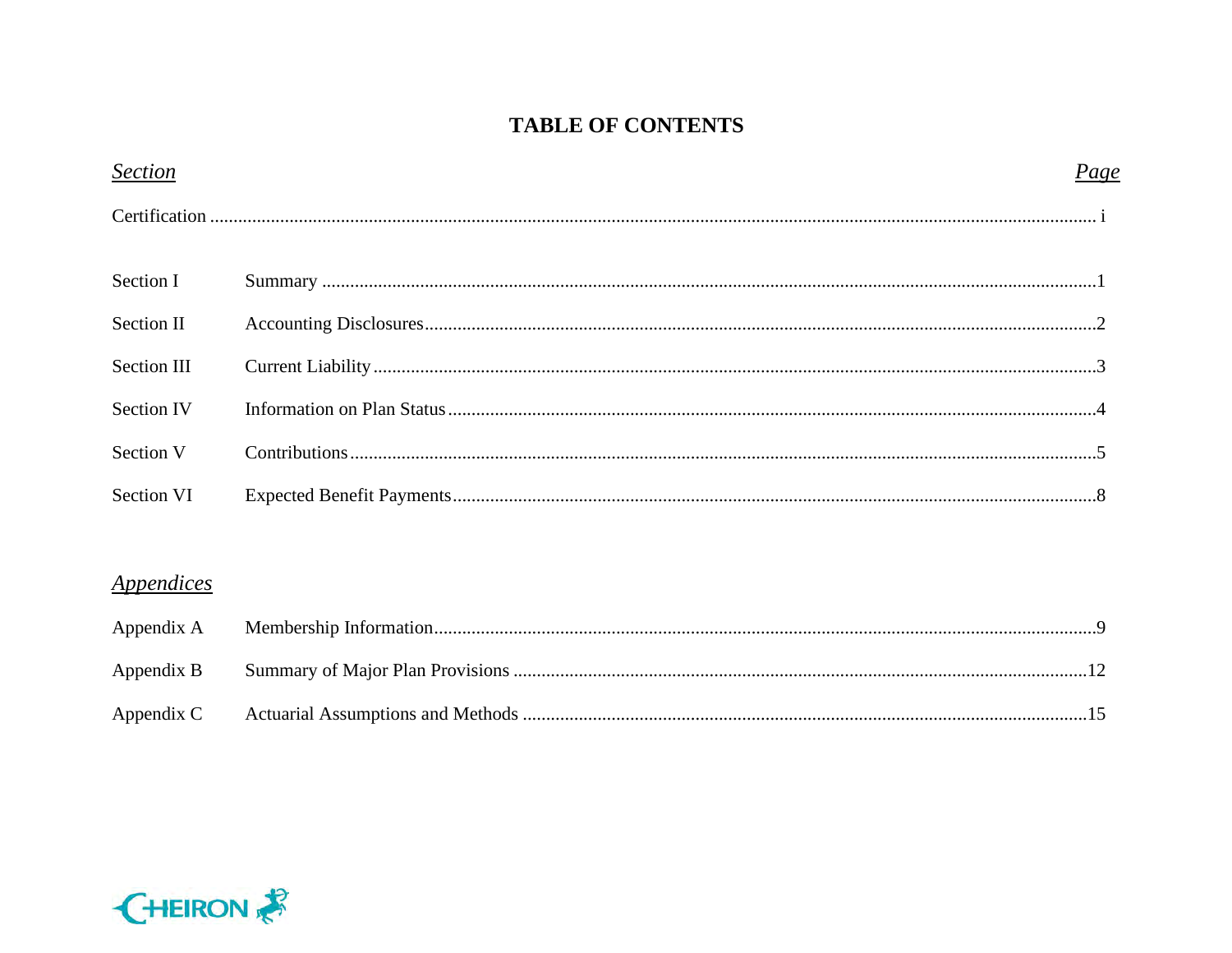#### **CERTIFICATION**

November 11, 2021

This is to certify that Cheiron, Inc. ("Cheiron") has prepared an actuarial valuation of the CWA/ITU Negotiated Pension Plan ("Plan") as of January 1, 2021 in accordance with generally accepted actuarial principles and practices (see 2021 report dated November 11, 2021). It has been prepared at the request of the Board of Trustees to assist in administering the Plan and meeting filing requirements of federal government agencies.

This certification includes summary exhibits from the actuarial valuation report provided to the Board of Trustees. Please refer to the 2021 actuarial valuation report for more information about the Plan, its funding, and an assessment and disclosure of risk. This certification may not otherwise be copied or reproduced in any form without the consent of the Board of Trustees and may only be provided to other parties in its entirety.

The results shown may not be applicable for other purposes. Future results may differ significantly from the results presented in this certification due to such factors as the following: plan experience differing from that anticipated by the assumptions (e.g., COVID-19); changes in assumptions; and changes in Plan provisions or applicable law.

The valuation assumes that the Plan is qualified as a multiemployer plan for the year and is based on financial information supplied by the auditor with respect to contributions and assets and reliance on the Plan Administrator with respect to the participant data. Cheiron does not audit the data provided. The accuracy and comprehensiveness of the data is the responsibility of those supplying the data. To the extent we can, however, Cheiron does review the data for reasonableness and consistency. Based on our review of the data, we have no reason to doubt the substantial accuracy of the information on which we have based this report and we have no reason to believe there are facts or circumstances that would affect the validity of these results. Adjustments for incomplete or apparently inconsistent data were made as described in Appendix C.

We are members of the American Academy of Actuaries, and we meet the Qualification Standards of the American Academy of Actuaries to render the actuarial opinion herein. The information supplied in this actuarial valuation is complete and accurate. Each prescribed assumption for the determination of Current Liability was applied in accordance with applicable law and regulations. In our opinion, each other assumption is reasonable (taking into account the experience of the Plan and reasonable expectations) and such other assumptions, in combination, offer our best estimate of anticipated experience under the Plan.

Denjaminson howtian

Christian Benjaminson, FSA, EA, MAAA Greg Reardon, FSA, EA, MAAA Principal Consulting Actuary **Principal Consulting Actuary** Principal Consulting Actuary Enrolled Actuary No. 20-07015 Enrolled Actuary No. 20-06866

Thegory A

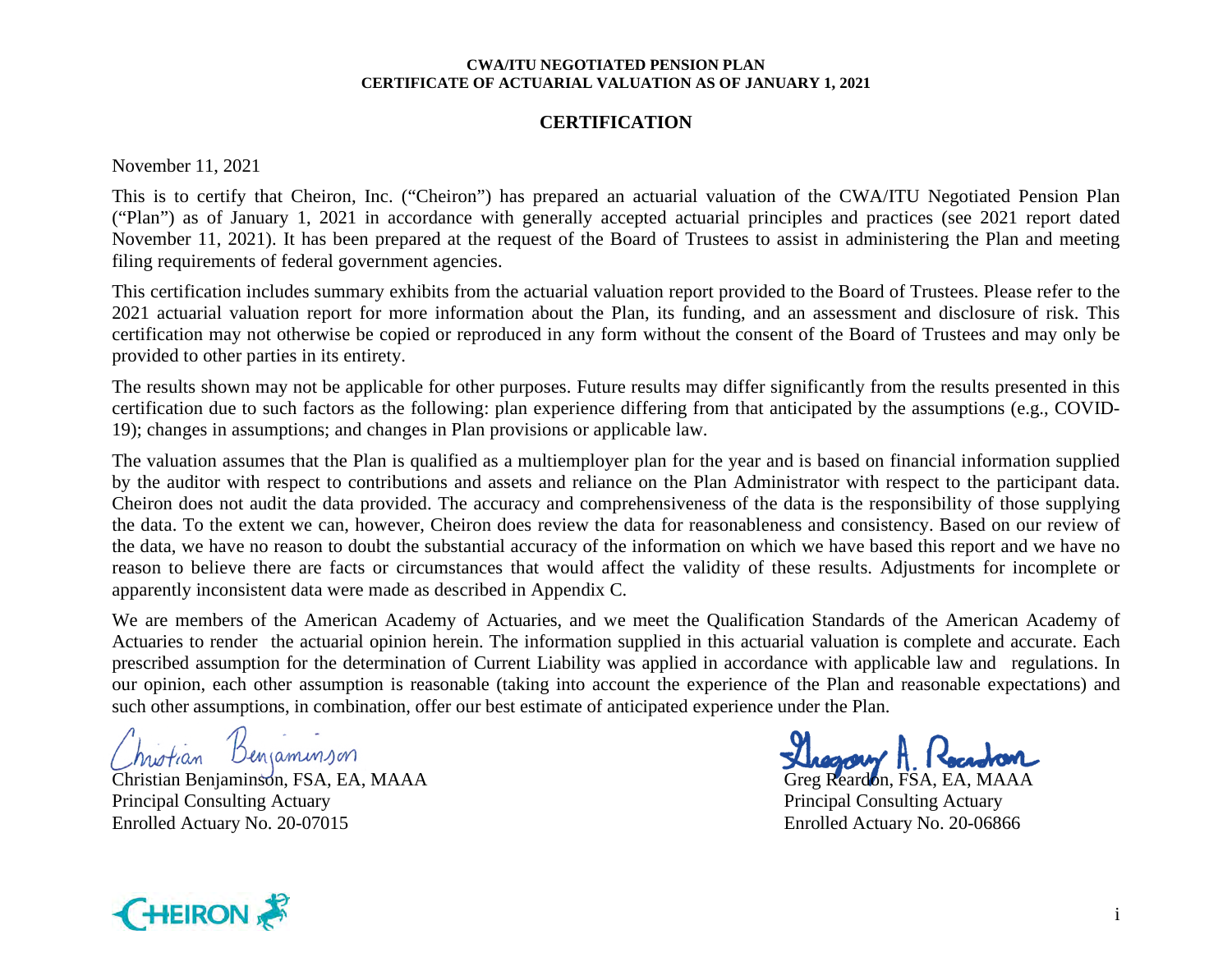## **SECTION I – SUMMARY**

| <b>Summary of Principal Results</b>                       |               |                 |
|-----------------------------------------------------------|---------------|-----------------|
| <b>Participant Counts</b>                                 |               | 1/1/2021        |
| Actives                                                   |               | 2,125           |
| <b>Deferred Inactives</b>                                 |               | 7,425           |
| In Pay Status                                             |               | 15,859          |
| <b>Total</b>                                              |               | 25,409          |
| <b>Financial Information</b>                              |               |                 |
| Market Value of Assets (MVA)                              | \$            | 574,855,319     |
| Actuarial Value of Assets (AVA)                           | \$            | 574,855,319     |
| Unit Credit Actuarial Liability (PPA Liability)           | \$            | 1,013,395,051   |
| Unfunded Actuarial Liability (AVA Basis)                  |               | 438,539,732     |
| Funding Ratio (AVA Basis - PPA Liability)                 |               | 56.7%           |
| Accumulated Benefits (FASB ASC 960)                       | $\mathcal{S}$ | 1,047,496,211   |
| Unfunded Actuarial Liability (MVA Basis)                  |               | 472,640,892     |
| Funding Ratio (MVA Basis - FASB ASC 960)                  |               | 54.9%           |
| <b>Minimum Funding and Cash Flows</b>                     |               |                 |
| Total Normal Cost (including Admin. Expenses)             | \$            | 4,967,722       |
| ERISA Minimum Funding before Funding Deficiency           |               | 51,635,953      |
| ERISA Funding Deficiency (Beginning of Year)              |               | (272, 931, 139) |
| Prior Year Contributions (net from all sources)           | \$            | 19,750,413      |
| Prior Year Benefit Payments                               |               | 83,338,828      |
| Prior Year Administrative Expenses                        |               | 2,619,287       |
| Prior Year Investment Income (net of investment expenses) |               | 64,842,595      |

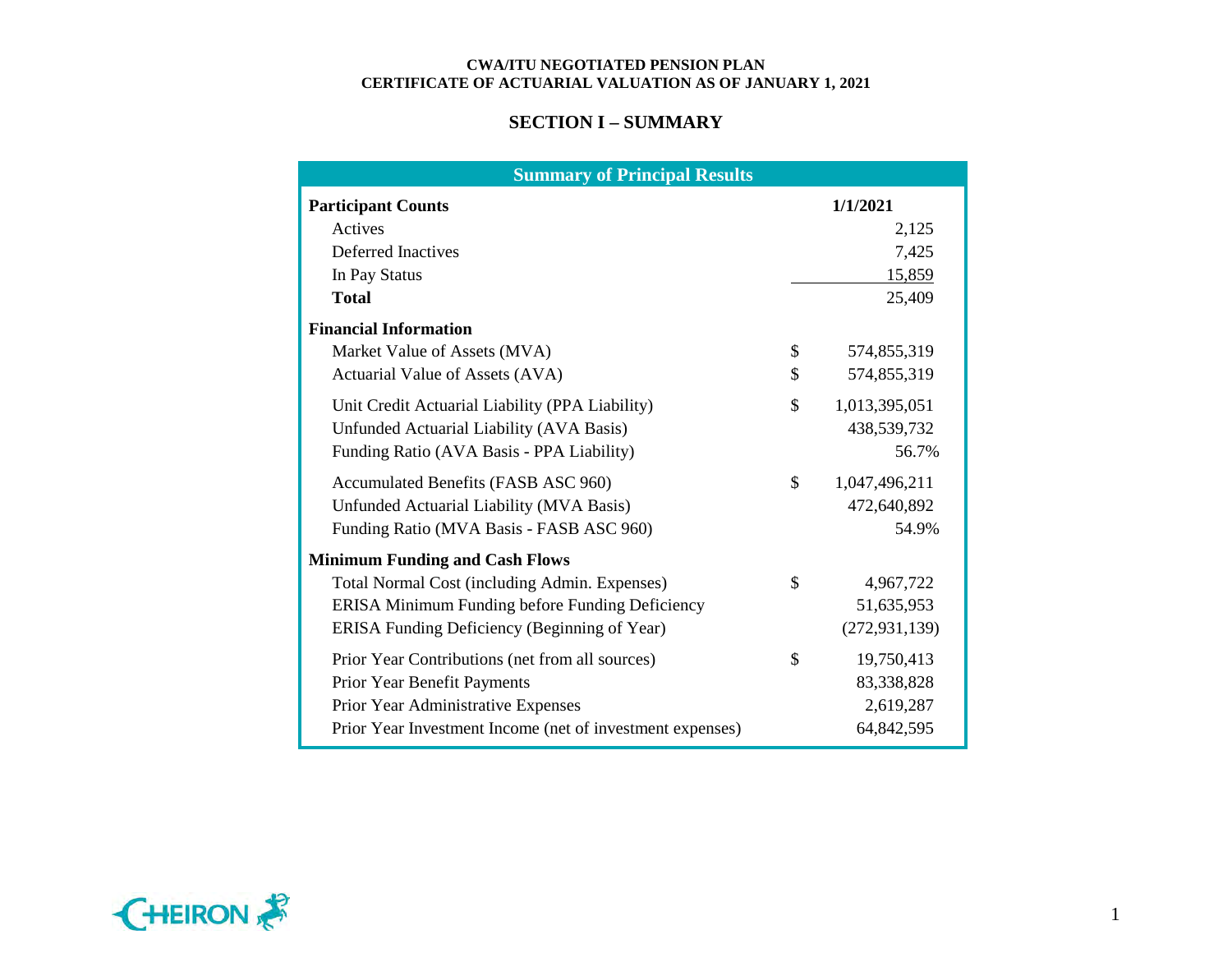## **SECTION II – ACCOUNTING DISCLOSURES**

| <b>Present Value of Accumulated Benefits as of January 1, 2021</b><br>In Accordance with FASB ASC Topic 960                                                                                                              |                                                                  |                                                                                                                      |  |  |  |  |  |  |  |  |  |
|--------------------------------------------------------------------------------------------------------------------------------------------------------------------------------------------------------------------------|------------------------------------------------------------------|----------------------------------------------------------------------------------------------------------------------|--|--|--|--|--|--|--|--|--|
| 1. Actuarial Present Value of Vested Benefits<br>For Retirees and Beneficiaries<br><b>Deferred Inactives</b><br><b>Active Participants</b>                                                                               | <b>Amounts</b><br>704,791,271<br>\$<br>236,013,246<br>71,502,887 | Participants<br>15,859<br>7,425<br>1,310                                                                             |  |  |  |  |  |  |  |  |  |
| <b>Vested Benefits</b>                                                                                                                                                                                                   | \$1,012,307,404                                                  | 24,594                                                                                                               |  |  |  |  |  |  |  |  |  |
| 2. Non-vested Benefits                                                                                                                                                                                                   | 1,087,647<br>\$                                                  | 815                                                                                                                  |  |  |  |  |  |  |  |  |  |
| 3. Present Value of Expected Administrative Expenses*                                                                                                                                                                    | \$<br>34,101,160                                                 |                                                                                                                      |  |  |  |  |  |  |  |  |  |
| 4. Accumulated Benefits                                                                                                                                                                                                  | \$1,047,496,211                                                  | 25,409                                                                                                               |  |  |  |  |  |  |  |  |  |
| 5. Market Value of Assets                                                                                                                                                                                                | \$<br>574,855,319                                                |                                                                                                                      |  |  |  |  |  |  |  |  |  |
| 6. Funded Ratios<br>Vested Benefits (without Administrative Expenses)<br>Accumulated Benefits (with Administrative Expenses)                                                                                             | 56.8%<br>54.9%                                                   |                                                                                                                      |  |  |  |  |  |  |  |  |  |
| <b>Reconciliation of Present Value of Accumulated Benefits</b>                                                                                                                                                           |                                                                  |                                                                                                                      |  |  |  |  |  |  |  |  |  |
| 1. Actuarial Present Value at Start of Prior Year (without Administrative Expenses)                                                                                                                                      |                                                                  | \$1,041,618,367                                                                                                      |  |  |  |  |  |  |  |  |  |
| 2. Increase / (decrease) over Prior Year due to:<br><b>Accrual of Benefits</b><br><b>Benefit Payments</b><br><b>Interest Accrual</b><br>Plan Amendment<br><b>Assumption Change</b><br>Experience (Gains)/Losses<br>Total |                                                                  | \$<br>2,708,078<br>(83, 338, 828)<br>60,195,840<br>$\overline{0}$<br>$\Omega$<br>(7,788,406)<br>(28, 223, 316)<br>\$ |  |  |  |  |  |  |  |  |  |
| 3. Actuarial Present Value at End of Prior Year                                                                                                                                                                          |                                                                  | \$1,013,395,051                                                                                                      |  |  |  |  |  |  |  |  |  |
| 4. Present Value of Expected Administrative Expenses*                                                                                                                                                                    |                                                                  | 34,101,160<br>\$                                                                                                     |  |  |  |  |  |  |  |  |  |
| 5. Actuarial Present Value at End of Prior Year (with Administrative Expenses)                                                                                                                                           |                                                                  | \$1,047,496,211                                                                                                      |  |  |  |  |  |  |  |  |  |

*\* The present value of expected administrative expenses is estimated to be 3.37% of the Accrued Benefits liabilities.*

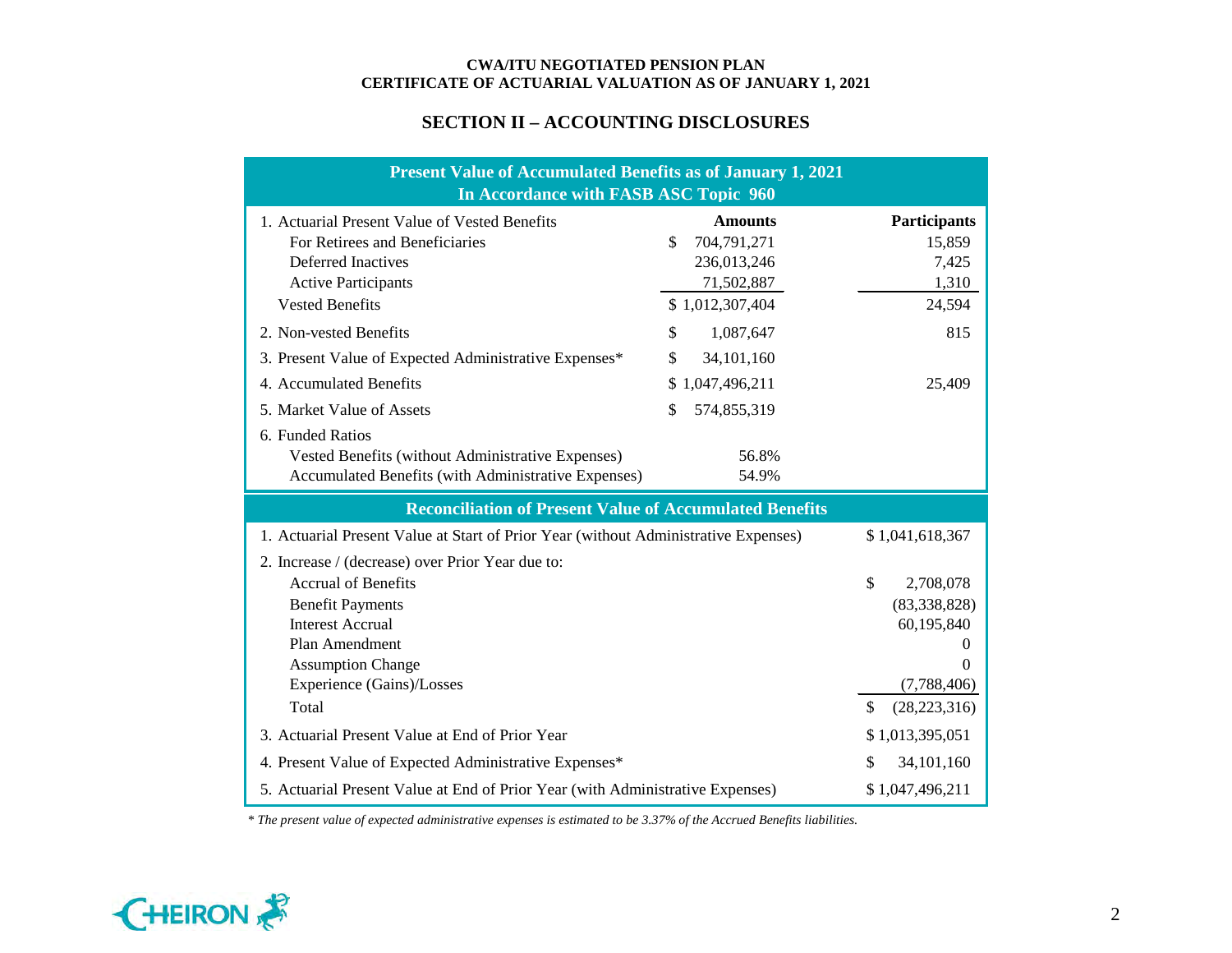## **SECTION III – CURRENT LIABILITY**

| <b>Liabilities/Net Surplus (Unfunded)</b> |   |               |  |  |  |  |  |  |  |  |
|-------------------------------------------|---|---------------|--|--|--|--|--|--|--|--|
|                                           |   | 1/1/2021      |  |  |  |  |  |  |  |  |
| <b>Current Liability (RPA '94)</b>        | S | 1,448,825,423 |  |  |  |  |  |  |  |  |
| Market Value of Assets                    |   | 574,855,319   |  |  |  |  |  |  |  |  |
| <b>Net Surplus (Unfunded)</b>             |   | (873,970,104) |  |  |  |  |  |  |  |  |
| Percent Funded                            |   | 39.7%         |  |  |  |  |  |  |  |  |
| RPA '94 Prescribed Interest Rate          |   | 2.43%         |  |  |  |  |  |  |  |  |

## **Allocation of Current Liability by Type**

The Plan's participants may qualify for a benefit on death, termination, or disability as well as on retirement. The value of the liabilities arising from each of these sources is shown in the following table.

| <b>Allocation of Liabilities by Type</b><br><b>January 1, 2021</b> |    |                   |      |                                    |               |             |                   |            |          |               |  |  |  |  |
|--------------------------------------------------------------------|----|-------------------|------|------------------------------------|---------------|-------------|-------------------|------------|----------|---------------|--|--|--|--|
| <b>Benefit Type</b>                                                |    | <b>Retirement</b> |      | <b>Termination</b><br><b>Death</b> |               |             | <b>Disability</b> |            |          | <b>Total</b>  |  |  |  |  |
| <b>RPA Current Liability Normal Cost</b>                           | S  | 3,314,499         | -S   | 814,293                            | $\mathcal{S}$ | 70,067      | l \$              | 704,354    | <b>S</b> | 4,903,213     |  |  |  |  |
| <b>RPA Current Liability</b>                                       |    |                   |      |                                    |               |             |                   |            |          |               |  |  |  |  |
| Actives                                                            | \$ | 100,085,213       | -S   | 9,167,592                          | S             | 1,579,671   | - S               | 16,935,075 | \$.      | 127, 767, 551 |  |  |  |  |
| <b>Terminated Vesteds</b>                                          |    |                   |      | 406,285,836                        |               | 8,583,023   |                   | 1,175,522  |          | 416,044,381   |  |  |  |  |
| Retirees and Beneficiaries                                         |    | 744,802,806       |      |                                    |               | 104,473,215 |                   | 55,737,470 |          | 905,013,491   |  |  |  |  |
| <b>Total</b>                                                       | \$ | 844,888,019       | - \$ | 415,453,428                        | -8            | 114,635,909 |                   | 73,848,067 |          | 1,448,825,423 |  |  |  |  |
| <b>Vested RPA Current Liability</b>                                |    |                   |      |                                    |               |             |                   |            |          |               |  |  |  |  |
| Actives                                                            | \$ | 49,176,756        | -S   | 59,272,636                         | <sup>\$</sup> | 1,545,825   |                   | 16,564,380 | \$.      | 126,559,597   |  |  |  |  |
| <b>Terminated Vesteds</b>                                          |    |                   |      | 406,285,836                        |               | 8,583,023   |                   | 1,175,522  |          | 416,044,381   |  |  |  |  |
| Retirees and Beneficiaries                                         |    | 744,802,806       |      |                                    |               | 104,473,215 |                   | 55,737,470 |          | 905,013,491   |  |  |  |  |
| <b>Total</b>                                                       | \$ | 793,979,562       | \$.  | 465,558,472                        | S             | 114,602,063 |                   | 73,477,372 |          | 1,447,617,469 |  |  |  |  |

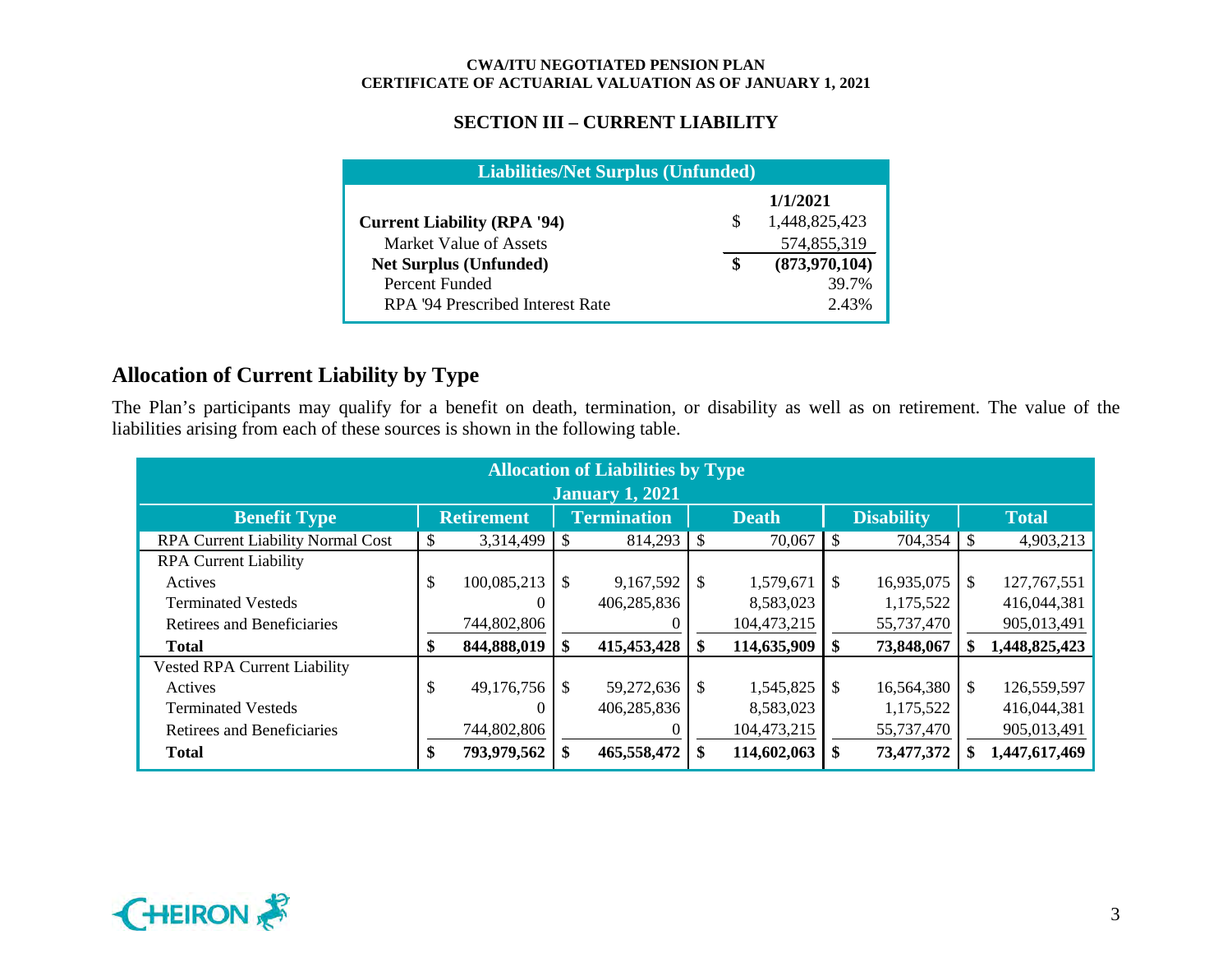## **SECTION IV – INFORMATION ON PLAN STATUS**

As of January 1, 2021, the Plan was classified as being in Critical and Declining status under Code Section 432 as added by the Pension Protection Act of 2006 and amended by the Multiemployer Pension Reform Act of 2014. This determination was made on the basis of the following:

- The Plan was in Critical and Declining status for 2020;
- The Plan has an accumulated Funding Deficiency for the 2021 plan year, without regard to the use of the shortfall funding method but taking into account any extensions of the amortization periods under section 431(d) of the Code; and
- The Plan is projected to run out of assets during the 2031 plan year.

On March 11, the American Rescue Plan Act of 2021 (ARPA) was signed into law. The Act provides financial assistance to certain plans in order to pay full benefits through 2051. In addition, on July 12, 2021 the Pension Benefit Guaranty Corporation (PBGC) issued interim final regulations providing details on how the special financial assistance program will be administered. The Plan is eligible to receive financial assistance given its Critical and Declining PPA status and the financial assistance will extend the Plan's projected insolvency date by an estimated 17 years (from 2031 to 2048, based on current assumptions).

The Rehabilitation Period began January 1, 2012 and ends December 31, 2021. The Plan is not projected to emerge from Critical status by the end of its Rehabilitation Period. However, the Trustees adopted a Rehabilitation Plan to forestall insolvency (within the meaning of ERISA Section 4245) as they have determined that based on reasonable actuarial assumptions and upon exhaustion of all reasonable measures, the Plan cannot be reasonably expected to emerge from Critical status by the end of its Rehabilitation Period. To that end, the Plan was certified as making scheduled progress in meeting the requirements of its Rehabilitation Plan.

A certification of the Plan's status was submitted to the Board of Trustees and Secretary of the Treasury on March 31, 2021.

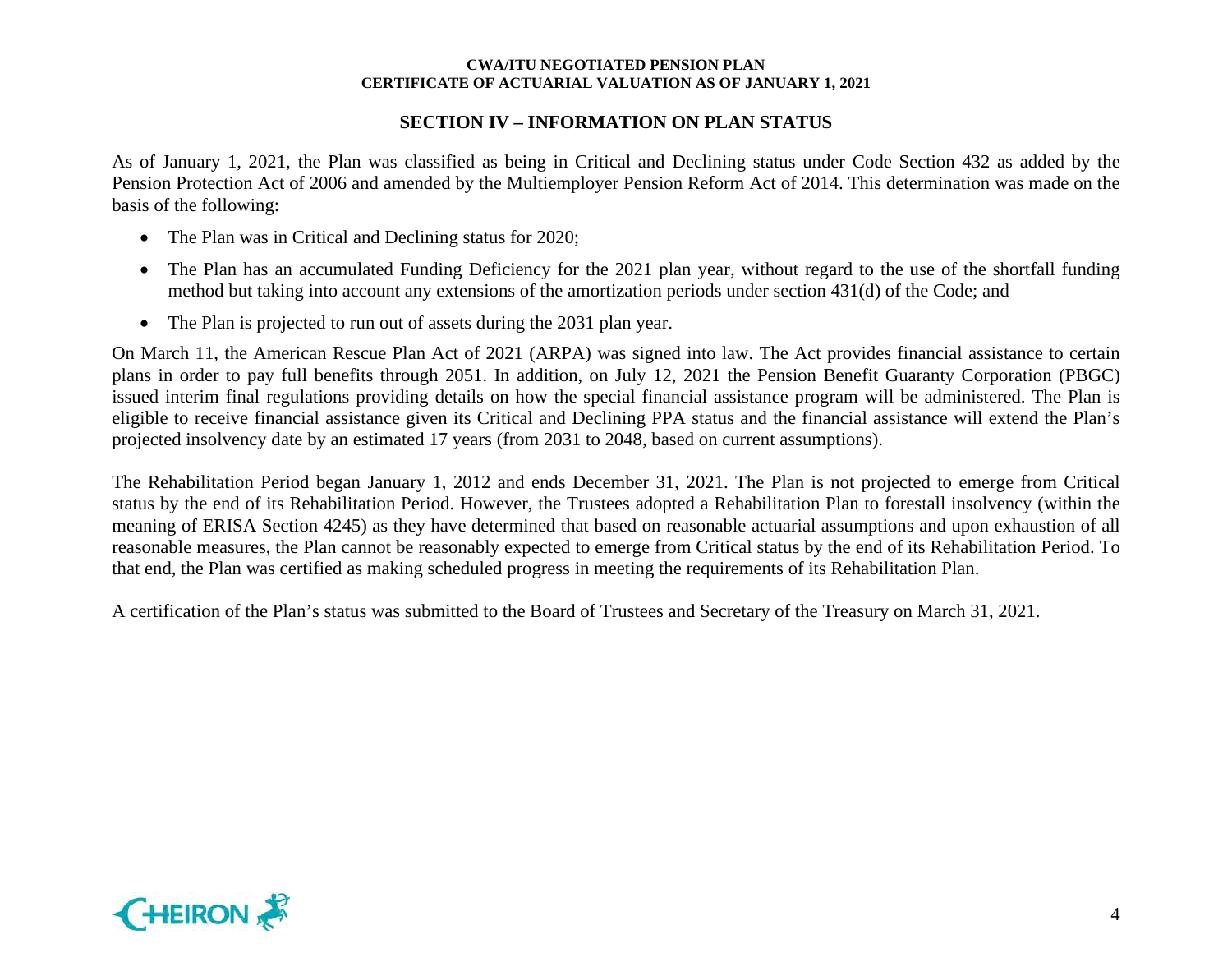## **SECTION V – CONTRIBUTIONS**

| <b>Funding Standard Account for 2021 Plan Year</b>    |                            |               |
|-------------------------------------------------------|----------------------------|---------------|
| 1. Charges for Plan Year                              |                            | 2021          |
| (a) Prior Year Funding Deficiency                     | \$                         | 272,931,139   |
| (b) Normal Cost Plus Expenses                         |                            | 4,967,722     |
| (c) Amortization Charges                              |                            | 82,503,255    |
| (d) Interest on $(a)$ , $(b)$ , and $(c)$ to Year End |                            | 21,624,127    |
| (e) Total Charges                                     | \$                         | 382,026,243   |
| 2. Credits for Plan Year                              |                            |               |
| (a) Contributions and WL Payments ( <i>Expected</i> ) |                            | 12,888,243    |
| (b) Amortization Credits                              |                            | 38,757,814    |
| (c) Interest on (a) and (b) to Year End               |                            | 2,706,484     |
| (d) Full Funding Limit Credit                         |                            | $\theta$      |
| (e) Total Credits                                     | $\boldsymbol{\mathcal{S}}$ | 54,352,541    |
| 3. Credit Balance at End of Year $[2(e) - 1(e)]$      | \$                         | (327,673,702) |

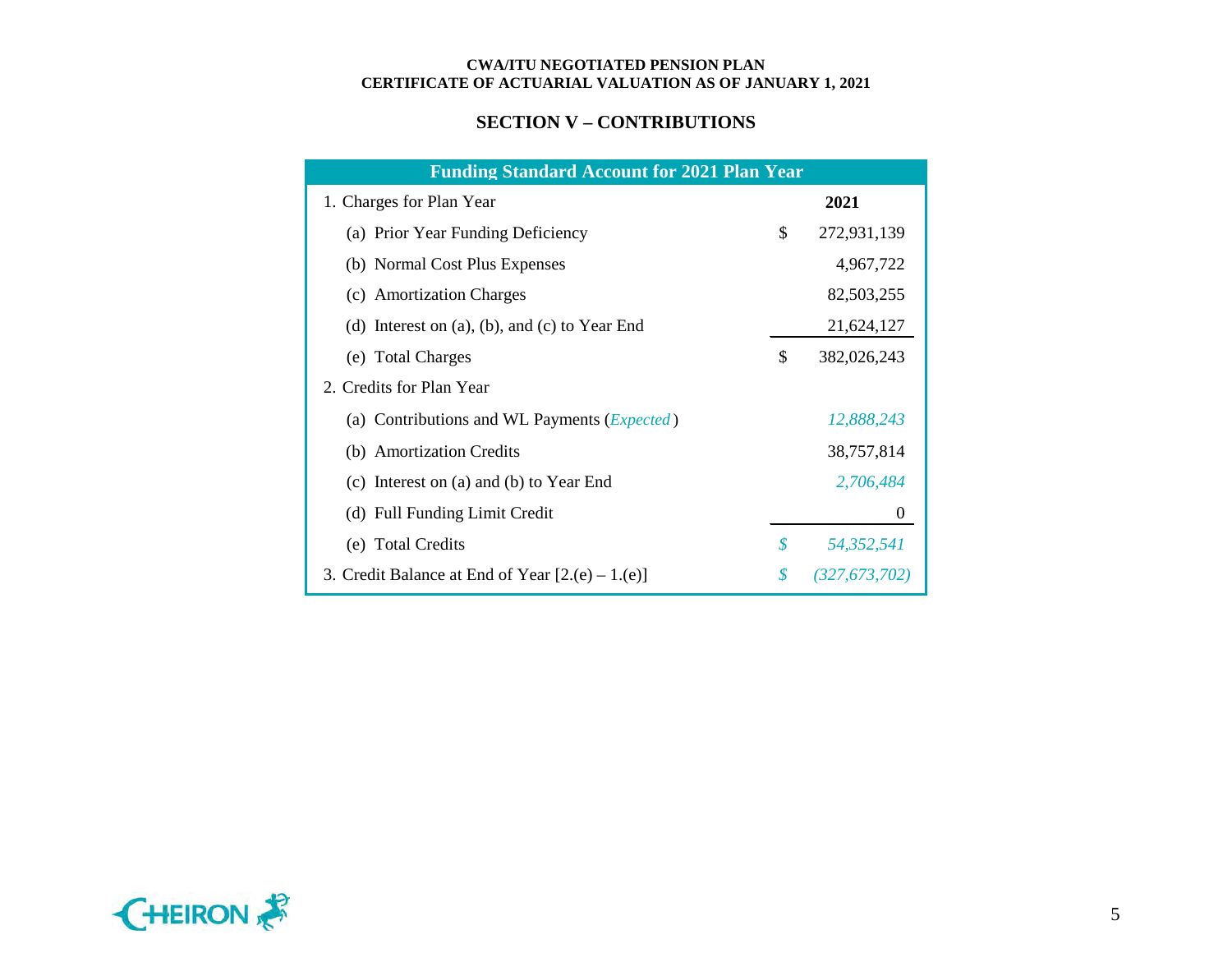## **SECTION V – CONTRIBUTIONS**

| <b>Schedule of Amortization Charges Required for Minimum Required Contribution</b> |                                   |                                                       |                                                  |                                                  |    |                                                                  |  |  |  |  |  |
|------------------------------------------------------------------------------------|-----------------------------------|-------------------------------------------------------|--------------------------------------------------|--------------------------------------------------|----|------------------------------------------------------------------|--|--|--|--|--|
|                                                                                    |                                   | As of January 1, 2021                                 |                                                  |                                                  |    |                                                                  |  |  |  |  |  |
| <b>Type of Base</b>                                                                | <b>Date</b><br><b>Established</b> | <b>Initial</b><br><b>Amortization</b><br><b>Years</b> | 1/1/2021<br><b>Outstanding</b><br><b>Balance</b> | <b>Remaining</b><br><b>Amortization</b><br>Years |    | <b>Beginning of Year</b><br><b>Amortization</b><br><b>Amount</b> |  |  |  |  |  |
| 1. Combined Base                                                                   | 1/1/2006                          | 15.66                                                 | \$<br>13,295,709                                 | 0.66                                             | \$ | 13,295,709                                                       |  |  |  |  |  |
| 2. Plan Amendment                                                                  | 1/1/2007                          | 30.00                                                 | 492,971                                          | 16.00                                            |    | 46,019                                                           |  |  |  |  |  |
| 3. Change in Assumptions                                                           | 1/1/2007                          | 30.00                                                 | 19,081,576                                       | 16.00                                            |    | 1,781,286                                                        |  |  |  |  |  |
| 4. Plan Amendment                                                                  | 1/1/2008                          | 15.00                                                 | 185,722                                          | 2.00                                             |    | 95,565                                                           |  |  |  |  |  |
| 5. Plan Amendment                                                                  | 1/1/2009                          | 15.00                                                 | 98,283                                           | 3.00                                             |    | 34,687                                                           |  |  |  |  |  |
| 6. Actuarial Loss                                                                  | 1/1/2009                          | 15.00                                                 | 61,049,574                                       | 3.00                                             |    | 21,546,458                                                       |  |  |  |  |  |
| 7. Actuarial Loss                                                                  | 1/1/2011                          | 15.00                                                 | 15,706,706                                       | 5.00                                             |    | 3,517,656                                                        |  |  |  |  |  |
| 8. Plan Amendment                                                                  | 1/1/2012                          | 15.00                                                 | 137,854                                          | 6.00                                             |    | 26,447                                                           |  |  |  |  |  |
| 9. Change in Assumptions                                                           | 1/1/2012                          | 15.00                                                 | 14,551,612                                       | 6.00                                             |    | 2,791,749                                                        |  |  |  |  |  |
| 10. Actuarial Loss                                                                 | 1/1/2012                          | 15.00                                                 | 34,244,683                                       | 6.00                                             |    | 6,569,895                                                        |  |  |  |  |  |
| 11. Plan Amendment                                                                 | 1/1/2013                          | 15.00                                                 | 166,119                                          | 7.00                                             |    | 28,073                                                           |  |  |  |  |  |
| 12. Actuarial Loss                                                                 | 1/1/2013                          | 15.00                                                 | 31,047,221                                       | 7.00                                             |    | 5,246,834                                                        |  |  |  |  |  |
| 13. Plan Amendment                                                                 | 1/1/2014                          | 15.00                                                 | 112,053                                          | 8.00                                             |    | 17,023                                                           |  |  |  |  |  |
| 14. Change in Assumptions                                                          | 1/1/2015                          | 15.00                                                 | 30,189,326                                       | 9.00                                             |    | 4,187,266                                                        |  |  |  |  |  |
| 15. Change in Asset Method                                                         | 1/1/2017                          | 10.00                                                 | 18,142,852                                       | 6.00                                             |    | 3,480,734                                                        |  |  |  |  |  |
| 16. Actuarial Loss                                                                 | 1/1/2019                          | 15.00                                                 | 67,422,765                                       | 13.00                                            |    | 7,184,984                                                        |  |  |  |  |  |
| 17. Change in Assumptions                                                          | 1/1/2019                          | 15.00                                                 | 56,862,806                                       | 13.00                                            |    | 6,059,650                                                        |  |  |  |  |  |
| 18. Change in Assumptions                                                          | 1/1/2020                          | 15.00                                                 | 64,960,901                                       | 14.00                                            |    | 6,593,220                                                        |  |  |  |  |  |
| <b>Total Charges</b>                                                               |                                   |                                                       | 427,748,733                                      |                                                  | \$ | 82,503,255                                                       |  |  |  |  |  |

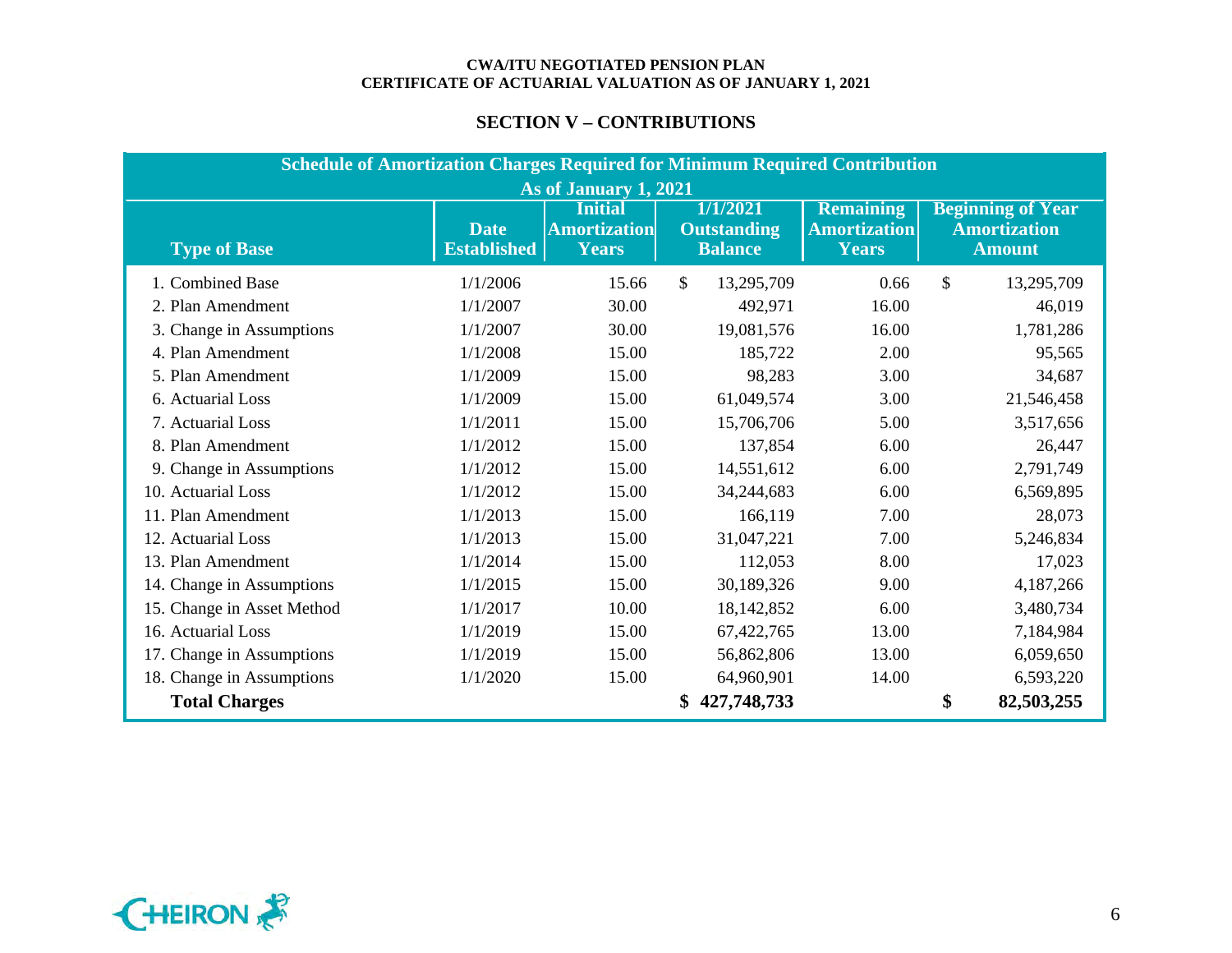## **SECTION V – CONTRIBUTIONS**

| Table V-5<br><b>Schedule of Amortization Credits Required for Minimum Required Contribution</b>                                                                                                                                                                                                                        |          |       |               |       |               |            |  |  |  |  |  |  |
|------------------------------------------------------------------------------------------------------------------------------------------------------------------------------------------------------------------------------------------------------------------------------------------------------------------------|----------|-------|---------------|-------|---------------|------------|--|--|--|--|--|--|
| As of January 1, 2021<br>1/1/2021<br><b>Remaining</b><br><b>Beginning of Year</b><br><b>Initial</b><br><b>Amortization</b><br><b>Amortization</b><br><b>Amortization</b><br><b>Date</b><br><b>Outstanding</b><br><b>Type of Base</b><br><b>Established</b><br><b>Balance</b><br><b>Amount</b><br><b>Years</b><br>Years |          |       |               |       |               |            |  |  |  |  |  |  |
| 1. Actuarial Gain                                                                                                                                                                                                                                                                                                      | 1/1/2007 | 15.00 | \$<br>512,507 | 1.00  | $\mathbf{\$}$ | 512,507    |  |  |  |  |  |  |
| 2. Actuarial Gain                                                                                                                                                                                                                                                                                                      | 1/1/2008 | 15.00 | 148,643       | 2.00  |               | 76,486     |  |  |  |  |  |  |
| 3. Plan Amendment                                                                                                                                                                                                                                                                                                      | 5/1/2009 | 15.00 | 13,635,916    | 3.33  |               | 4,372,281  |  |  |  |  |  |  |
| 4. Plan Amendment                                                                                                                                                                                                                                                                                                      | 1/1/2010 | 15.00 | 52,283        | 4.00  |               | 14,235     |  |  |  |  |  |  |
| 5. Actuarial Gain                                                                                                                                                                                                                                                                                                      | 1/1/2010 | 15.00 | 19,742,786    | 4.00  |               | 5,375,094  |  |  |  |  |  |  |
| 6. Plan Amendment                                                                                                                                                                                                                                                                                                      | 1/1/2011 | 15.00 | 16, 143, 763  | 5.00  |               | 3,615,539  |  |  |  |  |  |  |
| 7. Actuarial Gain                                                                                                                                                                                                                                                                                                      | 1/1/2014 | 15.00 | 26,194,800    | 8.00  |               | 3,979,532  |  |  |  |  |  |  |
| 8. Actuarial Gain                                                                                                                                                                                                                                                                                                      | 1/1/2015 | 15.00 | 16,891,740    | 9.00  |               | 2,342,888  |  |  |  |  |  |  |
| 9. Plan Amendment                                                                                                                                                                                                                                                                                                      | 1/1/2016 | 15.00 | 308,678       | 10.00 |               | 39,566     |  |  |  |  |  |  |
| 10. Actuarial Gain                                                                                                                                                                                                                                                                                                     | 1/1/2016 | 15.00 | 4,600,185     | 10.00 |               | 589,639    |  |  |  |  |  |  |
| 11. Change in Assumptions                                                                                                                                                                                                                                                                                              | 1/1/2016 | 15.00 | 6,696,397     | 10.00 |               | 858,326    |  |  |  |  |  |  |
| 12. Actuarial Gain                                                                                                                                                                                                                                                                                                     | 1/1/2017 | 15.00 | 4,399,651     | 11.00 |               | 526,268    |  |  |  |  |  |  |
| 13. Change in Assumptions                                                                                                                                                                                                                                                                                              | 1/1/2017 | 15.00 | 12,753,626    | 11.00 |               | 1,525,537  |  |  |  |  |  |  |
| 14. Change in Funding Method                                                                                                                                                                                                                                                                                           | 1/1/2017 | 10.00 | 6,122,257     | 6.00  |               | 1,174,564  |  |  |  |  |  |  |
| 15. Actuarial Gain                                                                                                                                                                                                                                                                                                     | 1/1/2018 | 15.00 | 30,442,466    | 12.00 |               | 3,425,554  |  |  |  |  |  |  |
| 16. Actuarial Gain                                                                                                                                                                                                                                                                                                     | 1/1/2020 | 15.00 | 63,501,284    | 14.00 |               | 6,445,075  |  |  |  |  |  |  |
| 17. Actuarial Gain                                                                                                                                                                                                                                                                                                     | 1/1/2021 | 15.00 | 39,993,158    | 15.00 |               | 3,884,723  |  |  |  |  |  |  |
| <b>Total Credits</b>                                                                                                                                                                                                                                                                                                   |          |       | 262,140,140   |       | \$            | 38,757,814 |  |  |  |  |  |  |
| <b>Net Charge</b>                                                                                                                                                                                                                                                                                                      |          |       | 165,608,593   |       | \$            | 43,745,441 |  |  |  |  |  |  |

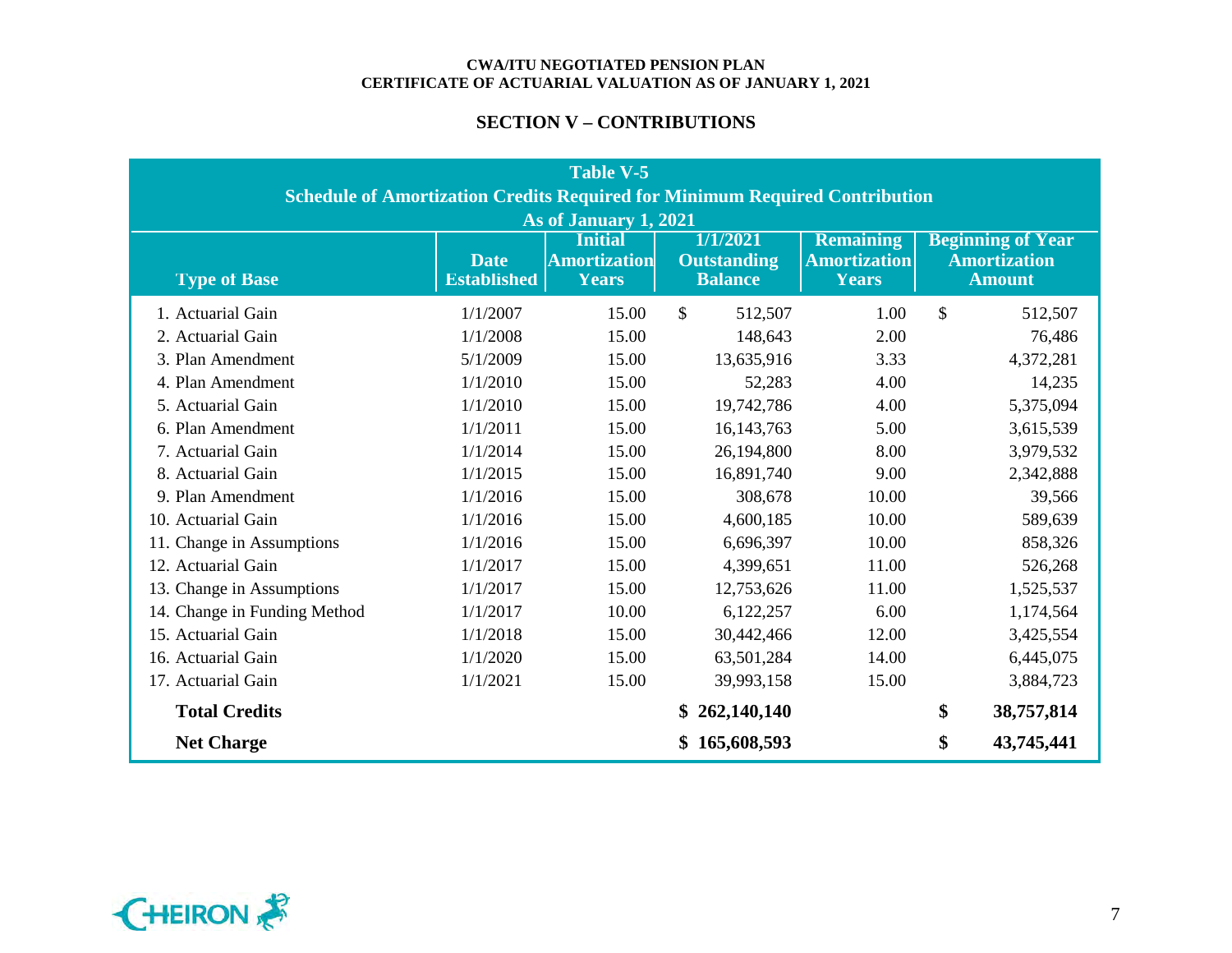## **SECTION VI – EXPECTED BENEFIT PAYMENTS**

| <b>Plan Year</b> | <b>Expected Annual</b><br><b>Benefit Payments</b> |
|------------------|---------------------------------------------------|
| 2021             | \$83,570,315                                      |
| 2022             | 83,384,349                                        |
| 2023             | 83,102,689                                        |
| 2024             | 82,662,982                                        |
| 2025             | 82,146,548                                        |
| 2026             | 81,192,426                                        |
| 2027             | 80,227,908                                        |
| 2028             | 78,884,459                                        |
| 2029             | 77,431,319                                        |
| 2030             | 75,753,835                                        |

Expected Annual Benefit Payments are payable mid-year and do not include additional benefit accruals, new hires or expected administrative expenses.

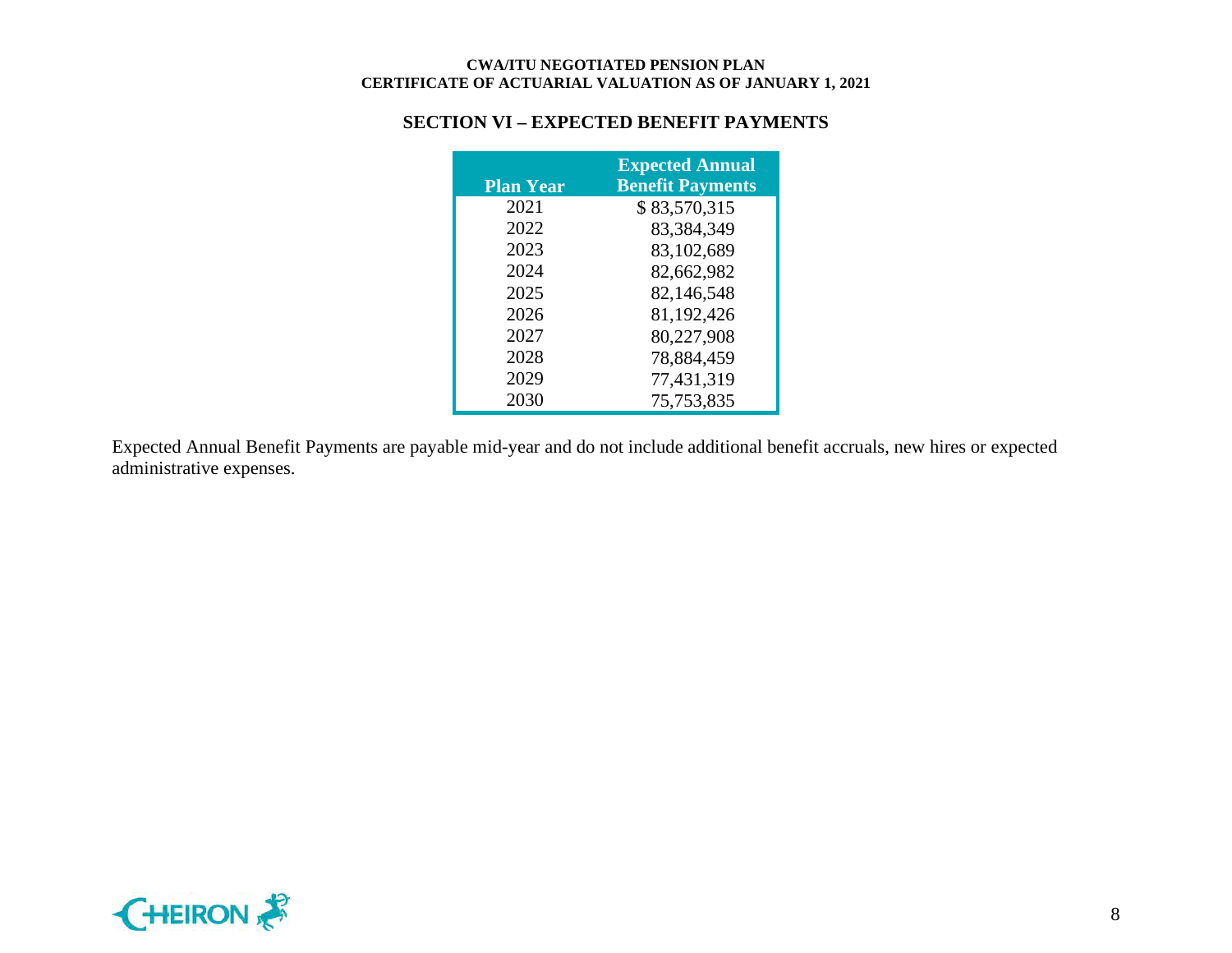## **APPENDIX A – MEMBERSHIP INFORMATION**

|                              | <b>Distribution of Active Members</b><br>By Age and Service as of January 1, 2021 |            |            |                |                |                |                |                |                |                  |              |  |  |  |  |
|------------------------------|-----------------------------------------------------------------------------------|------------|------------|----------------|----------------|----------------|----------------|----------------|----------------|------------------|--------------|--|--|--|--|
| <b>Counts By Age/Service</b> |                                                                                   |            |            |                |                |                |                |                |                |                  |              |  |  |  |  |
|                              | <b>Service</b>                                                                    |            |            |                |                |                |                |                |                |                  |              |  |  |  |  |
| Age                          | Under 1                                                                           | $1$ to $4$ | $5$ to $9$ | 10 to $14$     | 15 to 19       | 20 to 24       | 25 to 29       | 30 to 34       | 35 to 39       | $40 \& up$       | <b>Total</b> |  |  |  |  |
| Under 25                     | 8                                                                                 | 30         | 3          | $\overline{0}$ | $\theta$       | $\Omega$       | $\Omega$       | $\Omega$       | $\Omega$       | $\overline{0}$   | 41           |  |  |  |  |
| 25 to 29                     | 19                                                                                | 113        | 32         | 4              | $\theta$       | $\overline{0}$ | $\Omega$       | $\overline{0}$ | $\overline{0}$ | $\Omega$         | 168          |  |  |  |  |
| 30 to 34                     | 11                                                                                | 101        | 54         | 10             |                | $\overline{0}$ | $\overline{0}$ | $\overline{0}$ | $\overline{0}$ | $\Omega$         | 177          |  |  |  |  |
| 35 to 39                     | 10                                                                                | 96         | 41         | 20             | 22             | $\overline{0}$ | $\Omega$       | $\Omega$       | $\overline{0}$ | $\theta$         | 189          |  |  |  |  |
| 40 to 44                     | $\overline{7}$                                                                    | 96         | 45         | 30             | 22             | 11             | $\theta$       | $\overline{0}$ | $\overline{0}$ | $\boldsymbol{0}$ | 211          |  |  |  |  |
| 45 to 49                     | 30                                                                                | 65         | 54         | 35             | 42             | 31             | 8              | $\overline{0}$ | $\overline{0}$ | $\theta$         | 265          |  |  |  |  |
| 50 to 54                     | 10                                                                                | 69         | 50         | 31             | 44             | 34             | 12             | 13             | $\overline{2}$ | $\Omega$         | 265          |  |  |  |  |
| 55 to 59                     | 6                                                                                 | 76         | 48         | 41             | 43             | 45             | 17             | 24             | 18             |                  | 325          |  |  |  |  |
| 60 to 64                     | $\overline{4}$                                                                    | 40         | 46         | 32             | 34             | 27             | 11             | 25             | 21             | 68               | 308          |  |  |  |  |
| 65 to 69                     |                                                                                   | 11         | 21         | 18             | 30             | 17             | 8              | 8              | 4              | 24               | 142          |  |  |  |  |
| $70 \& up$                   |                                                                                   | 8          | 10         | $\overline{3}$ | $\overline{4}$ | 3              | $\overline{0}$ |                |                | 3                | 34           |  |  |  |  |
| Total                        | 107                                                                               | 705        | 404        | 224            | 242            | 168            | 56             | 71             | 46             | 102              | 2,125        |  |  |  |  |

Average Age = 48.4 Average Service = 11.6

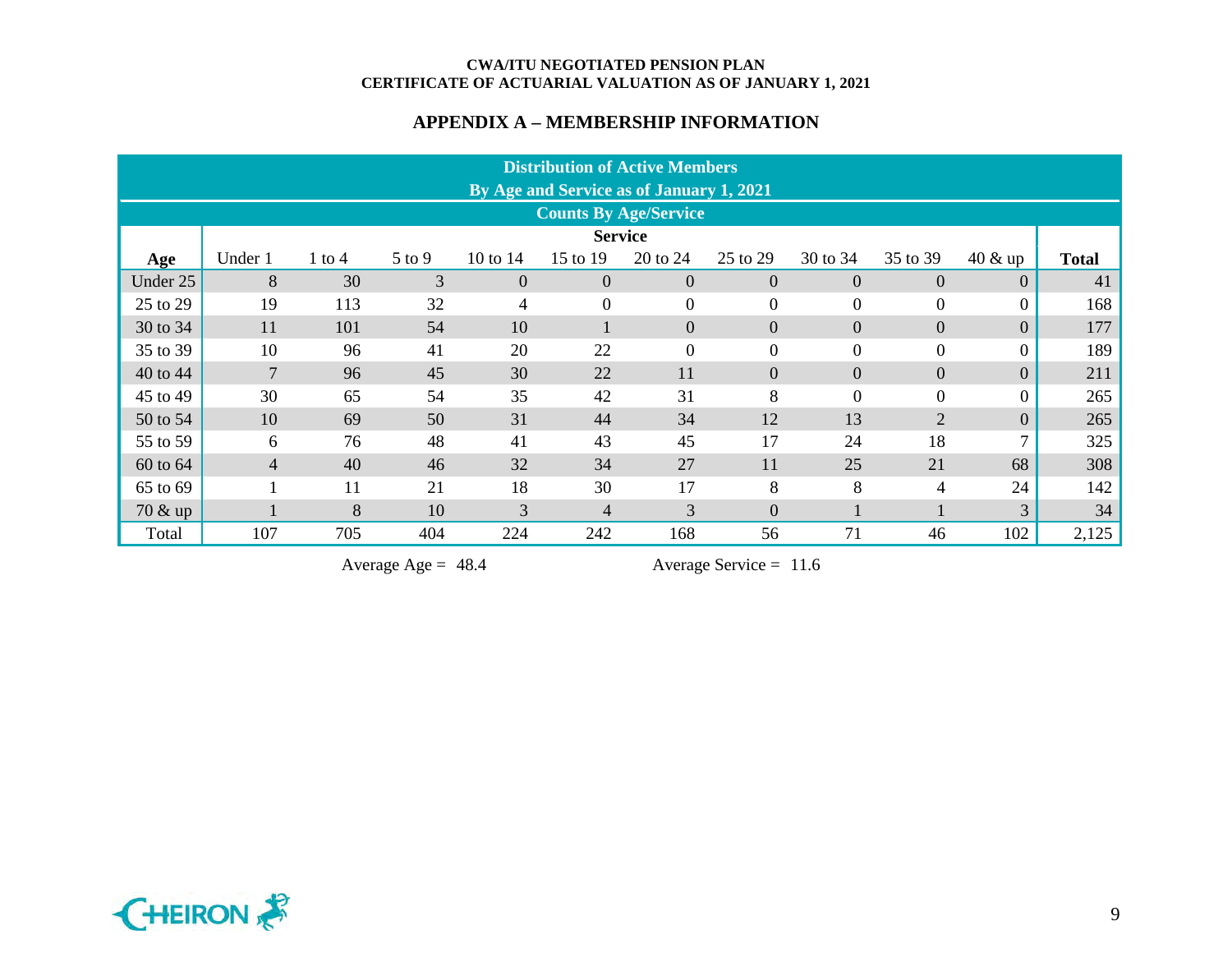## **APPENDIX A – MEMBERSHIP INFORMATION**

|                                                                  | <b>Age Distribution of Inactive Participants</b>                      |                     |                |                          |        |                   |        |                      |  |  |  |  |  |  |  |
|------------------------------------------------------------------|-----------------------------------------------------------------------|---------------------|----------------|--------------------------|--------|-------------------|--------|----------------------|--|--|--|--|--|--|--|
|                                                                  | <b>Participants Entitled to Future Benefits as of January 1, 2021</b> |                     |                |                          |        |                   |        |                      |  |  |  |  |  |  |  |
|                                                                  | <b>Surviving Spouses</b>                                              |                     |                |                          |        |                   |        |                      |  |  |  |  |  |  |  |
| and Beneficiaries with<br>Terminated<br>Terminal Disability with |                                                                       |                     |                |                          |        |                   |        |                      |  |  |  |  |  |  |  |
|                                                                  |                                                                       | Vesteds             |                | <b>Deferred Benefits</b> |        | Deferred Benefits |        | Total                |  |  |  |  |  |  |  |
|                                                                  |                                                                       | Average             |                | Average                  |        | Average           |        | Average              |  |  |  |  |  |  |  |
| Age                                                              | Number                                                                | Monthly             | Number         | Monthly                  | Number | Monthly           | Number | Monthly              |  |  |  |  |  |  |  |
|                                                                  |                                                                       | Benefit*            |                | Benefit*                 |        | Benefit*          |        | Benefit*             |  |  |  |  |  |  |  |
| Under 30                                                         | 34                                                                    | $\mathcal{S}$<br>44 | $\overline{0}$ | \$<br>$\overline{0}$     | 22     | \$<br>311         | 56     | $\mathcal{S}$<br>149 |  |  |  |  |  |  |  |
| 30-34                                                            | 124                                                                   | 71                  | $\overline{0}$ | 0                        | 4      | N/A               | 128    | 73                   |  |  |  |  |  |  |  |
| 35-39                                                            | 261                                                                   | 153                 | $\overline{0}$ | $\overline{0}$           | 5      | N/A               | 266    | 155                  |  |  |  |  |  |  |  |
| 40-44                                                            | 413                                                                   | 283                 | $\overline{0}$ | 0                        | 3      | N/A               | 416    | 282                  |  |  |  |  |  |  |  |
| 45-49                                                            | 679                                                                   | 318                 | $\overline{0}$ | $\overline{0}$           | 9      | N/A               | 688    | 317                  |  |  |  |  |  |  |  |
| 50-54                                                            | 1,146                                                                 | 400                 | 6              | N/A                      | 52     | 217               | 1,204  | 391                  |  |  |  |  |  |  |  |
| 55-59                                                            | 1,715                                                                 | 435                 | 12             | N/A                      | 28     | 223               | 1,755  | 429                  |  |  |  |  |  |  |  |
| 60-64                                                            | 1,976                                                                 | 446                 | 31             | 137                      | 38     | 225               | 2,045  | 437                  |  |  |  |  |  |  |  |
| 65 & Over                                                        | 811                                                                   | 244                 | 30             | 96                       | 26     | 187               | 867    | 237                  |  |  |  |  |  |  |  |
| <b>Total</b>                                                     | 7,159                                                                 | \$<br>373           | 79             | \$<br>107                | 187    | \$<br>223         | 7,425  | \$<br>366            |  |  |  |  |  |  |  |

*\* Averages are not shown for groups with less than 20 participants.*

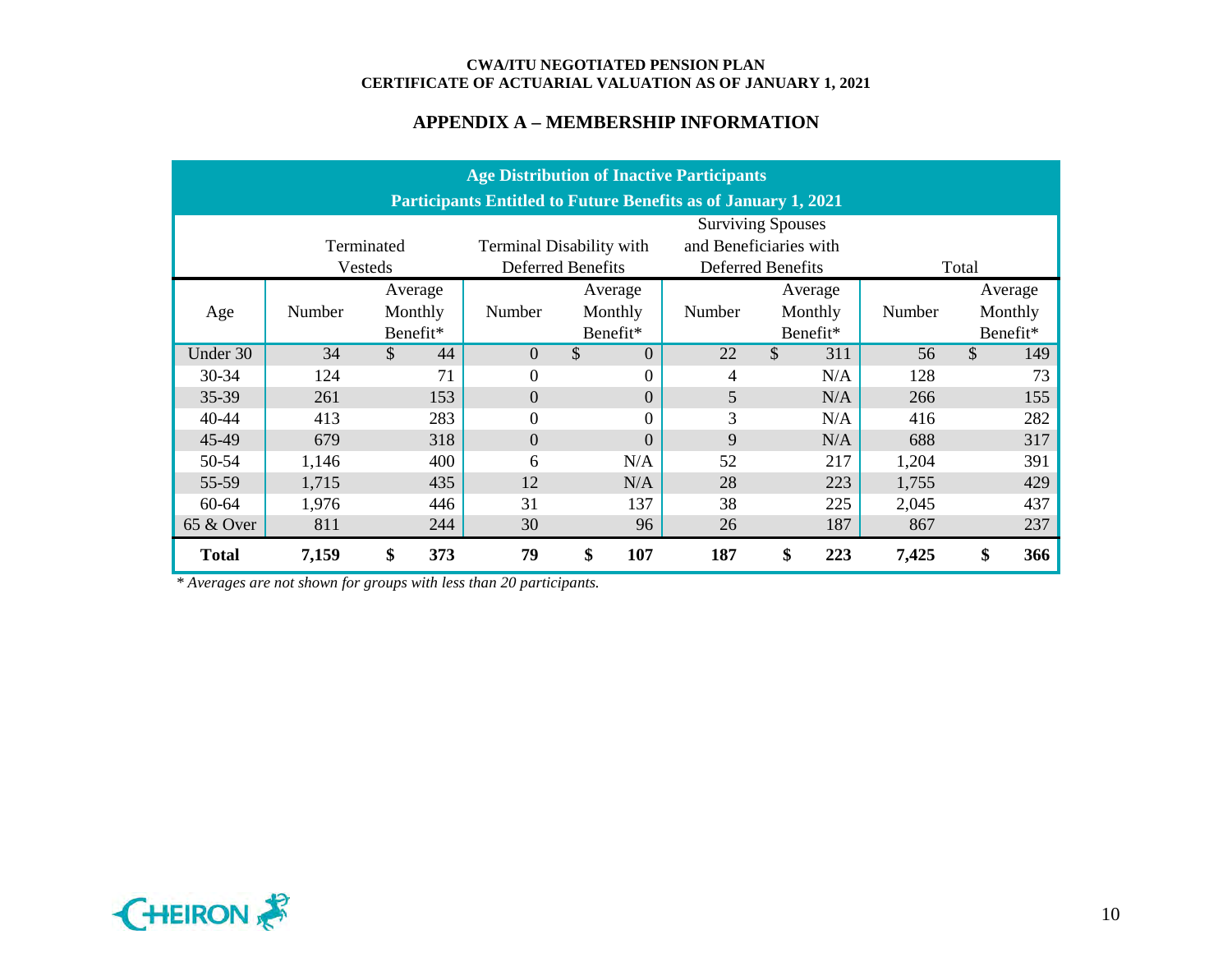## **APPENDIX A – MEMBERSHIP INFORMATION**

|              | <b>Age Distribution of Inactive Participants</b>                      |             |     |                |               |                    |        |                    |         |        |               |          |  |  |
|--------------|-----------------------------------------------------------------------|-------------|-----|----------------|---------------|--------------------|--------|--------------------|---------|--------|---------------|----------|--|--|
|              | Pensioners and Beneficiaries Receiving Benefits as of January 1, 2021 |             |     |                |               |                    |        |                    |         |        |               |          |  |  |
|              | <b>Surviving Spouses</b><br>Normal, Early                             |             |     |                |               |                    |        |                    |         |        |               |          |  |  |
|              |                                                                       | Disability  |     |                |               | Deferred Vested,   |        | and Beneficiaries  |         |        |               |          |  |  |
|              |                                                                       | Retirements |     |                |               | & QDRO Retirements |        | Receiving Benefits |         |        | Total         |          |  |  |
|              |                                                                       | Average     |     |                |               | Average            |        |                    | Average |        |               | Average  |  |  |
| Age          | Number                                                                | Monthly     |     | Number         |               | Monthly            | Number | Monthly            |         | Number |               | Monthly  |  |  |
|              |                                                                       | Benefit*    |     |                |               | Benefit*           |        | Benefit*           |         |        |               | Benefit* |  |  |
| Under 55     | 3                                                                     |             | N/A | $\overline{0}$ | $\mathcal{S}$ | $\Omega$           | 74     | $\mathcal{S}$      | 312     | 77     | $\mathcal{S}$ | 329      |  |  |
| 55-59        | 12                                                                    |             | N/A | 4              |               | N/A                | 31     |                    | 336     | 47     |               | 445      |  |  |
| 60-64        | 66                                                                    | \$          | 460 | 152            | $\mathcal{S}$ | 968                | 86     |                    | 317     | 304    |               | 673      |  |  |
| 65-69        | 152                                                                   |             | 497 | 1,441          |               | 589                | 139    |                    | 352     | 1,732  |               | 562      |  |  |
| 70-74        | 189                                                                   |             | 516 | 2,345          |               | 514                | 331    |                    | 358     | 2,865  |               | 496      |  |  |
| 75-79        | 161                                                                   |             | 438 | 2,482          |               | 498                | 542    |                    | 406     | 3,185  |               | 479      |  |  |
| 80 & Over    | 254                                                                   |             | 374 | 5,196          | 392           |                    |        |                    | 254     | 7,649  |               | 352      |  |  |
| <b>Total</b> | 837                                                                   | \$          | 455 | 11,620         | \$            | 471                | 3,402  | \$                 | 296     | 15,859 | \$            | 433      |  |  |

*\* Averages are not shown for groups with less than 20 participants.*

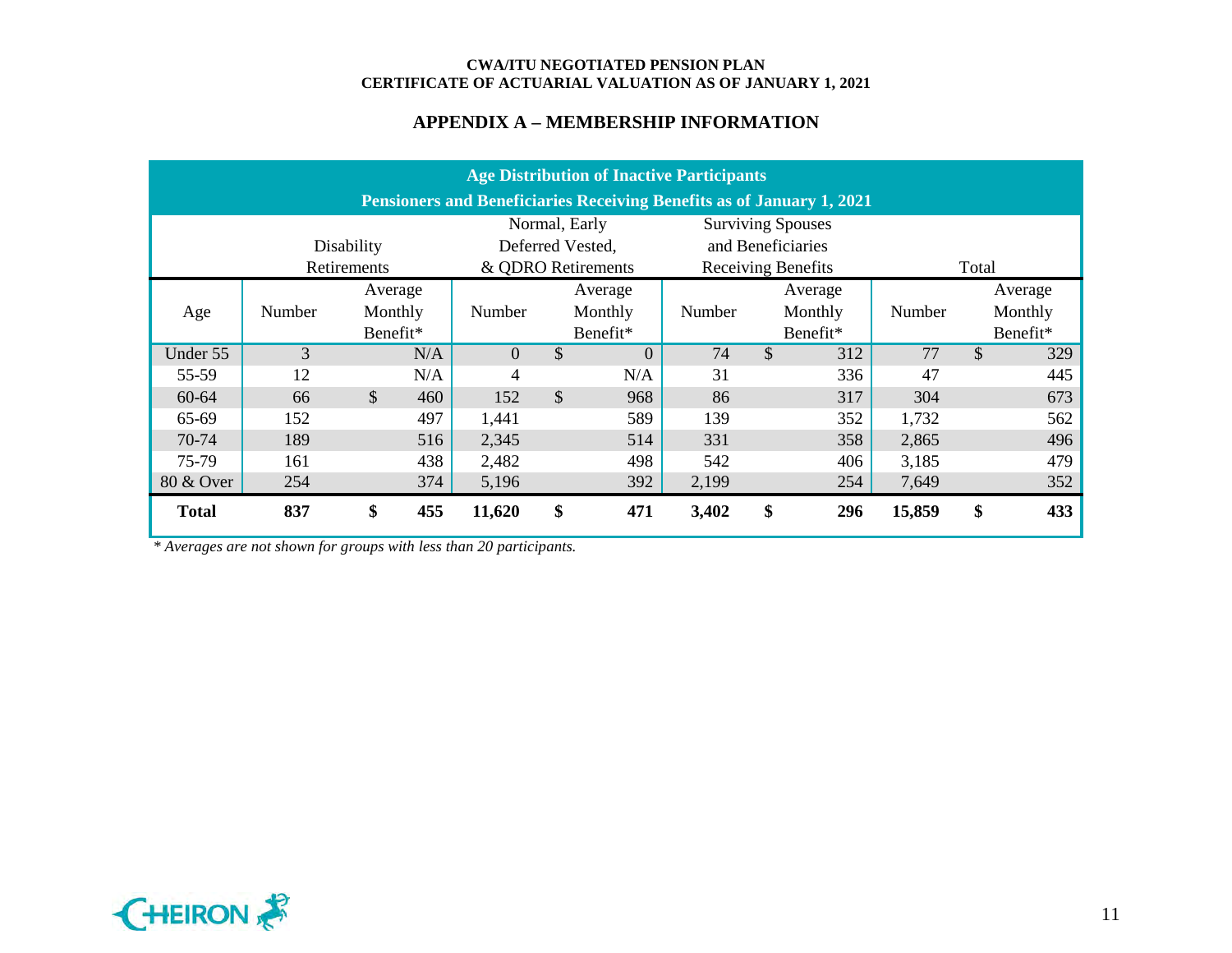### **APPENDIX B – SUMMARY OF MAJOR PLAN PROVISIONS**

This summary of plan provisions provides an overview of the major provisions of the pension plan used in the actuarial valuation. It is not intended to replace the more precise language of the plan document, and if there is any difference between the description of the plan herein and the actual text of the plan document, the plan document will govern.

#### **1. Plan Year**

January 1 through December 31

#### **2. Pension Credit Year**

January 1 through December 31

#### **3. Normal Pension**

*Age Requirement:* 65

*Service Requirement:* 10 years of service, or 5 years of service including one hour of service on January 1, 1989 or later.

*Amount:* 1.7% of all monies contributed to the plan prior to January 1, 1977, 1% of all monies contributed to the plan from January 1, 1977 to December 31, 1983, 1.3% of all monies contributed to the plan from January 1, 1984 to June 30, 1985, 1.7% of all monies contributed to the plan from July 1, 1985 to June 30, 1987, 3.0% of all monies contributed to the plan from July 1, 1987 to December 31, 1992, 3.0% of all monies credited to the Participant's account from January 1, 1993 to June 30, 1998, 3.25% of all monies credited to the Participant's account from July 1, 1998 to December 31, 2002, 2.50% of all monies credited to the Participant's account from January 1, 2003 to April 30, 2009 and 1.00% of all monies credited to the Participants' account on or after May 1, 2009.

Plus 1% of the average monthly contributions per year of past service from January 1, 1968 to December 31, 1976.

In addition, all benefits accrued through December 31, 1997 are increased by 12% and all benefits accrued through December 31, 1998 are increased by 10%.

## **4. Early Retirement**

*Age Requirement:* 62

*Service Requirement:* 20 years of service (5 years of service for disabled participants)

*Amount:* Normal benefit accrued, reduced as follows:

| <b>Commencement Age Reduction Factor</b> |       |
|------------------------------------------|-------|
| 64                                       | .9016 |
| 63                                       | .8146 |
|                                          | .7375 |

## **5. Vesting**

#### *Age Requirement:* None

*Service Requirement:* 10 years of service, or 5 years of service including one hour of service on January 1, 1989 or later.

## *Normal Retirement Age:* 65

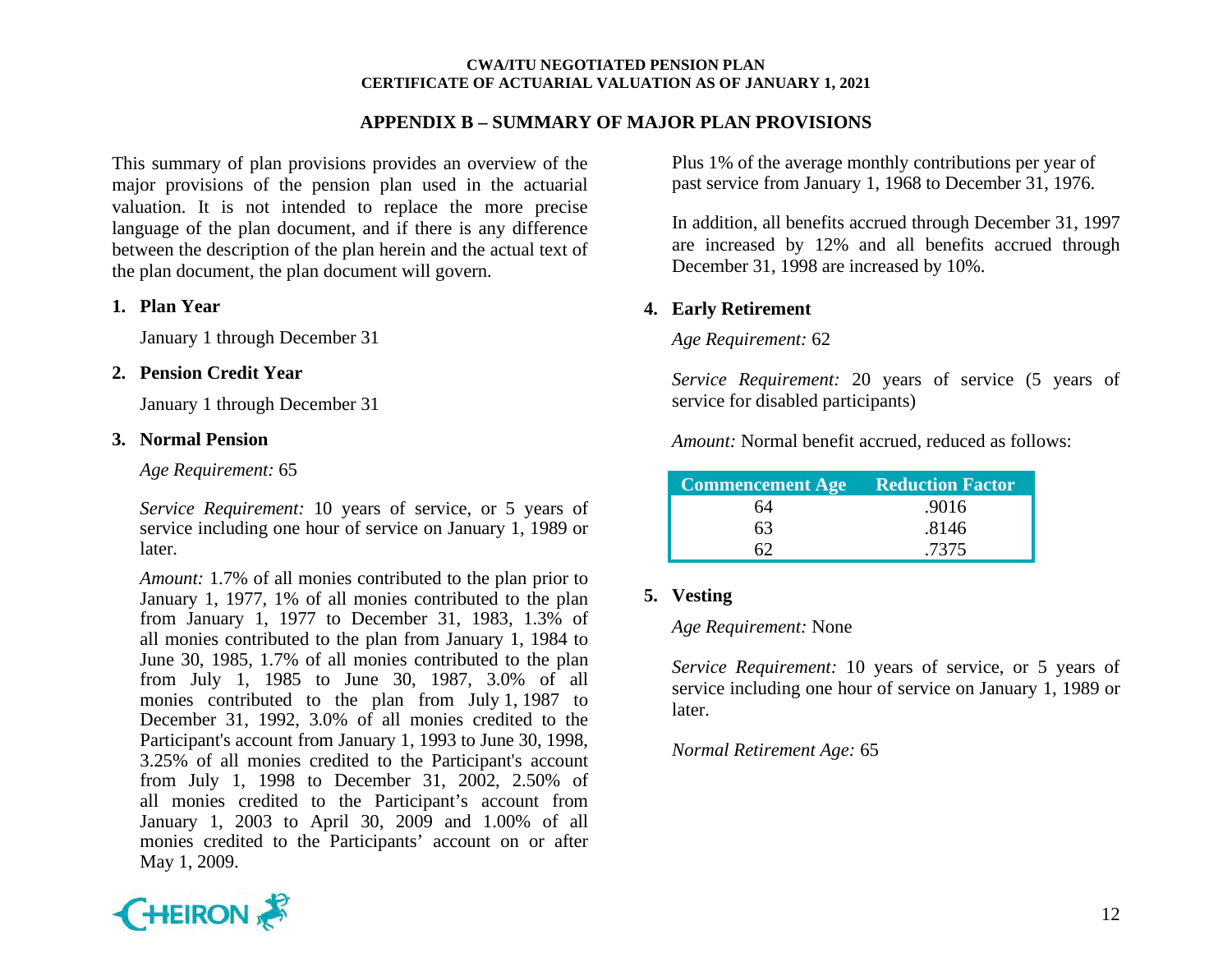### **APPENDIX B – SUMMARY OF MAJOR PLAN PROVISIONS**

#### **6. Terminal Disability Lump Sum Benefit**

*Age Requirement:* None

*Service Requirement:* Participants who are vested, have been awarded a Social Security Disability Pension with a date of entitlement prior to May 1, 2009, and provided two written statements from physicians stating that the disability will lead to the Participant's death within one year of application.

*Amount:* A lump sum equal to the greater of 36 times the monthly Normal Pension Benefit or 100% of employer contributions. If the Participant is still alive at his Normal Retirement Age, he will receive a monthly pension equal to his Normal Pension Benefit minus the actuarial equivalent of the lump sum received.

## **7. Pre-Retirement Death Benefit**

#### *Age Requirement:* None

*Service Requirement:* Participants who are vested and have had at least \$250 of contributions made on their behalf.

*Amount:* Beneficiaries of married employees who die prior to retirement will receive a benefit under Option B on the date that the participant would have been eligible for a pension benefit. Beneficiaries of unmarried participants receive 100% of employer contributions payable in 60 equal monthly installments commencing at the participant's earliest retirement age.

## **8. Post-Retirement Death Benefit**

*Husband and Wife:* If married, pension benefits are paid in the form of a 50% joint and survivor annuity (Option B), unless this form is rejected by employee and spouse. If not rejected, the benefit amount otherwise payable is reduced to reflect the joint and survivor coverage. If Option B has been rejected by employee and spouse or is not applicable, benefits are payable for the life of the employee without reduction, or in any other available optional form elected by the employee in an actuarially equivalent amount.

## **9. Optional Forms of Pension**

- Life only
- 100% joint and survivor (Option A)
- 50% joint and survivor (Option B)
- Life with 10-year certain (Option C)
- 75% joint and survivor (Option D)

## **10. Participation**

The earlier of the first day of the month following the month:

- i) during which the total employer contributions exceed \$250, provided contributions were made during each of twelve or more calendar months, or
- ii) during which the employee worked 1,000 hours during any 12-month consecutive period.

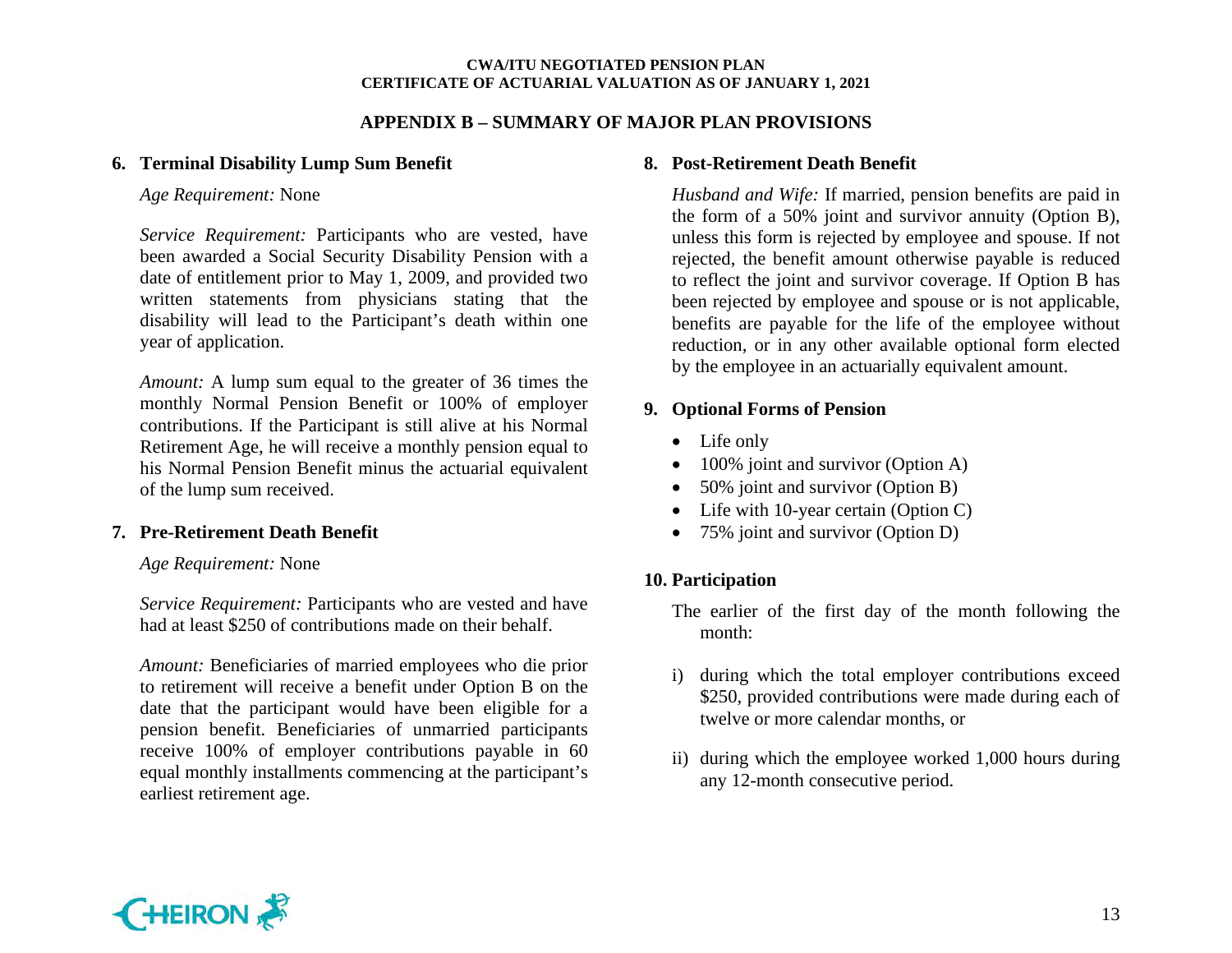#### **APPENDIX B – SUMMARY OF MAJOR PLAN PROVISIONS**

#### **11. Benefit Credit**

*Years of Past Service:* The number of months prior to the employee's Applicable Effective Date provided such period of employment began prior to January 1, 1967, divided by 12.

*Years of Future Service:* In the fiscal year in which the Applicable Effective Date falls, an employee will be credited with the number of months between the Applicable Effective Date and the end of the fiscal year. Thereafter, a year of future service shall be granted at the rate of one year for each fiscal year during which employer contributions are made on his behalf or the Participant completed 1,000 hours of service.

## **12. Vesting Credit**

The number of years of past service credit plus future service credit as outlined above.

### **13. Contribution Rate**

Varies by employer based on rate per hour, shift, or percent of salary.

#### **14. Changes in Plan Provisions since Last Valuation**

None

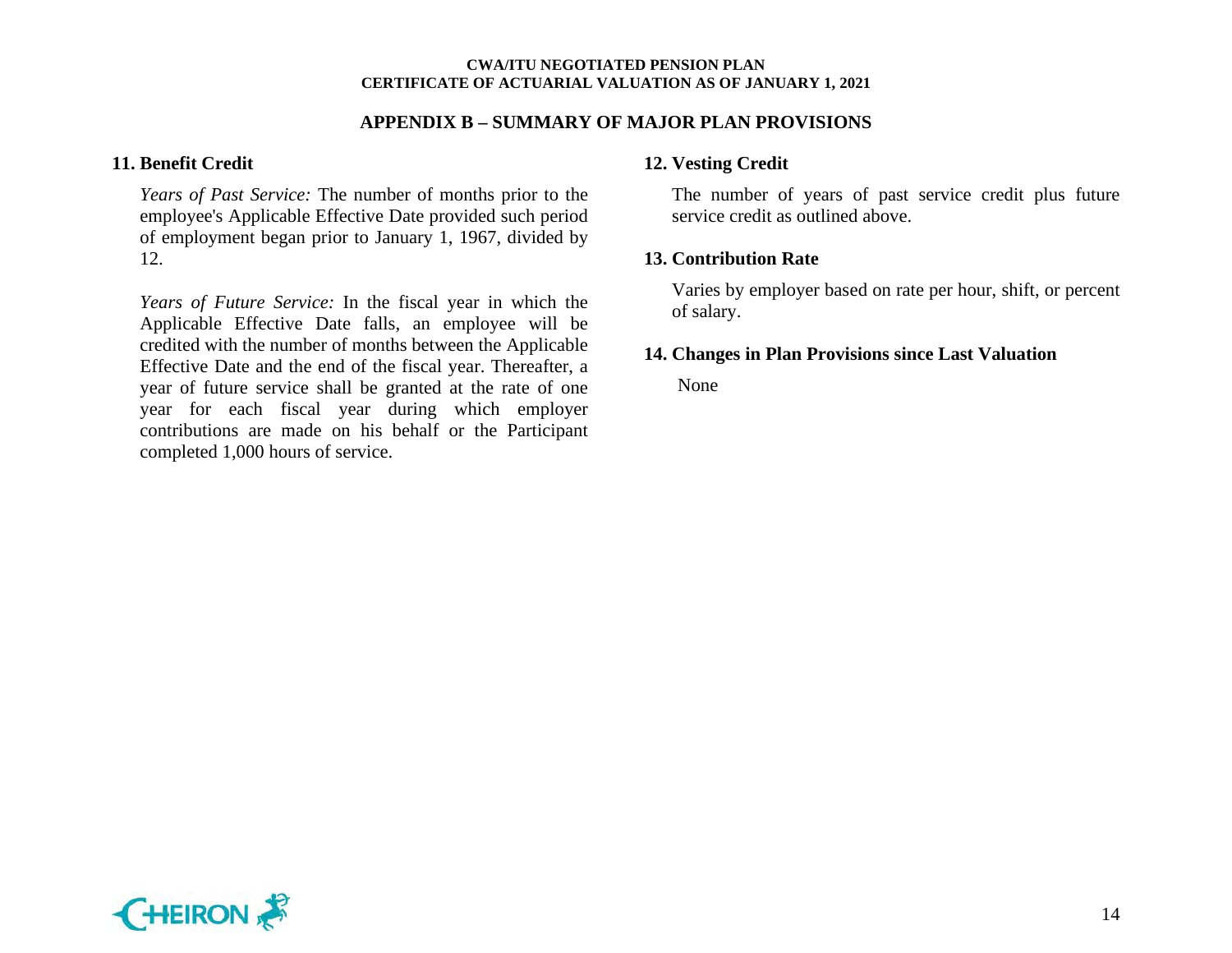## **APPENDIX C – ACTUARIAL ASSUMPTIONS AND MEHODS**

## **A. Actuarial Assumptions**

#### **1. Valuation Date**

January 1, 2021

#### **2. Investment Return (or Discount Rate)**

6.00% for funding and ASC 960 disclosure purposes

2.43% for determining RPA '94 current liability

All investment returns are net of investment expenses.

#### **3. Mortality**

#### *Funding*

*Healthy Lives:* RP-2014 Healthy Blue Collar Mortality Table, with full generational projection using Scale MP-2016.

*Disabled Lives:* RP-2014 Disabled Retiree Mortality Table, with full generational projection using Scale MP-2016.

In accordance with Actuarial Standard of Practice No. 35, we have considered the effect of mortality improvement prior to and subsequent to the measurement date in developing this assumption.

## *RPA '94 Current Liability*

IRS 2021 Static Mortality Table.

#### **4. Rates of Turnover**

Terminations of employment for reasons other than death, disability or retirement are assumed to be in accordance with annual rates as shown below for illustrative ages.

| Age | Rate $(\% )$ |
|-----|--------------|
| 20  | 11.91        |
| 25  | 11.59        |
| 30  | 10.83        |
| 35  | 9.41         |
| 40  | 7.73         |
| 45  | 5.96         |
| 50  | 3.84         |
| 55  | 1.41         |
|     | 0.14         |

Turnover rates do not apply at or beyond early retirement age.

## **5. Rates of Disability**

Illustrative rates of disablement are shown below:

| Age | Rate $\left(\frac{0}{0}\right)$ |
|-----|---------------------------------|
| 20  | 0.08                            |
| 25  | 0.08                            |
| 30  | 0.08                            |
| 35  | 0.09                            |
| 40  | 0.14                            |
| 45  | 0.27                            |
| 50  | 0.60                            |
| 55  | 1.28                            |
| 60  | 2.61                            |

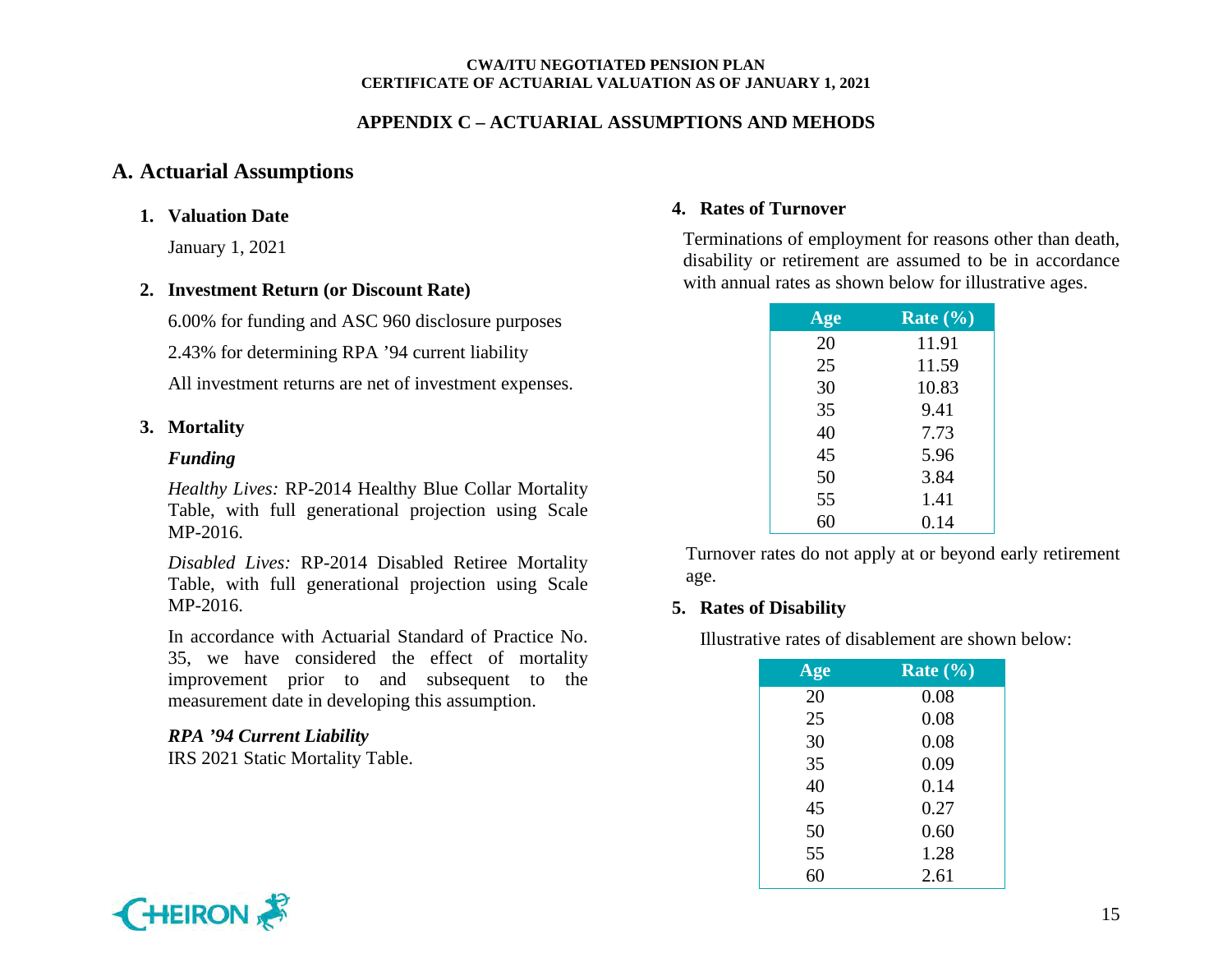## **APPENDIX C – ACTUARIAL ASSUMPTIONS AND MEHODS**

#### **6. Rates of Retirement**

| Age*                | Rate $(\% )$ |
|---------------------|--------------|
| 62                  | 30           |
| 63-64               | 15           |
| 65-66               | 30           |
| $67 - 68$           | 25           |
| 69-70               | 20           |
| 71                  | 75           |
| 72                  | 100          |
| <i>*If eligible</i> |              |

# **7. Rates of Retirement for Inactive Vested Participants**

| Age*      | Rate $(\% )$ |
|-----------|--------------|
| 62        | 50           |
| 63-64     | 25           |
| 65        | 55           |
| 66        | 25           |
| $67 - 71$ | 10           |
| 72        | 100          |
| +10 1. 11 |              |

#### *\*If eligible*

#### **8. Delayed Retirement Factors**

Inactive vested participants who are assumed to commence receipt of benefits after attaining normal retirement age qualify for delayed retirement increases.

## **9. Inactive Vested Participants**

It is assumed that 90% of inactive participants past their required beginning date are either deceased or will not collect a benefit from this Plan.

Inactive vested participants who are assumed to commence receipt of benefits after attaining normal retirement age qualify for delayed retirement increases of 1% per month beyond normal retirement age.

#### **10. Annuitants**

Annuitant records that have been reported as not being in pay status for the last 3 years are not included for valuation purposes.

## **11. Definition of Active**

Employees for whom contributions were made for 50 or more shifts, excluding those who have retired as of the valuation date and those who worked for an employer that withdrew prior to the valuation date.

## **12. Future Benefit Accrual**

Same as experienced during the Plan Year preceding the valuation date.

## **13. Family Composition**

65% assumed married with the male spouse three years older than his wife.

## **14. Form of Benefit**

65% of the married population is assumed to elect the 100% joint and survivor form of payment. The remaining population is assumed to elect the life form of payment.

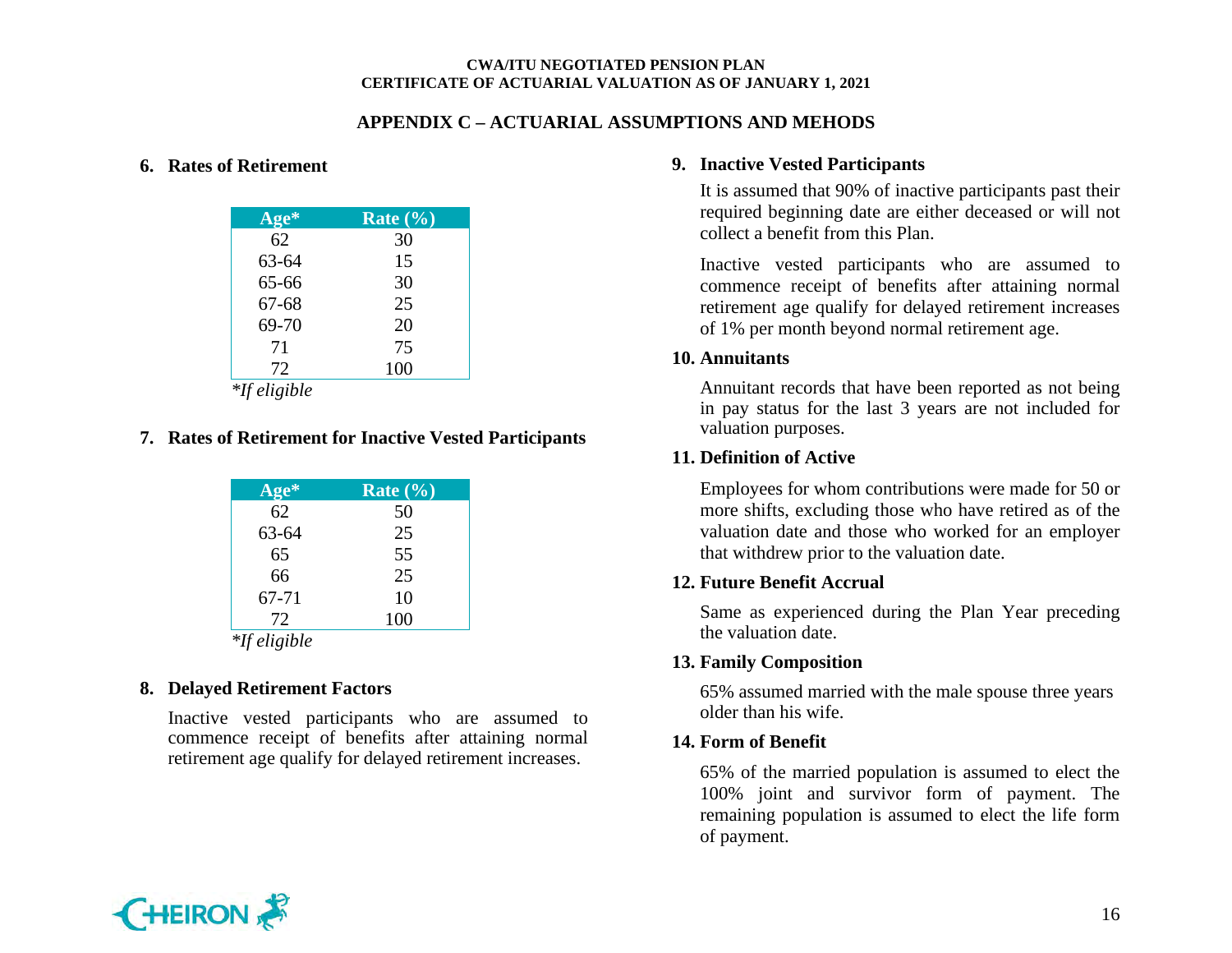## **APPENDIX C – ACTUARIAL ASSUMPTIONS AND MEHODS**

#### **15. Unknown Data for Participants**

Same as those exhibited by participants with similar known characteristics. If not specified, participants are assumed to be male.

#### **16. Administrative Expenses**

\$2,650,000, payable mid-year, for the year beginning January 1, 2021 (or \$2,573,908 payable at the beginning of the year).

For financial disclosure under FASB ASC 960 the present value of future administrative expenses is assumed to be 3.37% of Accrued Liability. This assumes the expense assumption increases 2.0% per year.

#### **17. Changes in Assumptions since Last Valuation**

- The RPA '94 current liability interest rate was changed from 2.95% to 2.43% to comply with appropriate guidance and remains within the required corridor as prescribed by the IRS, in accordance with  $\S 412(1)(7)(C)$  of the Internal Revenue Code.
- The mortality table used to determine RPA '94 current liability is the static mortality table as described under Regulation 1.430(h)(3)-1(a)(3). The 2020 table was updated to 2021 in accordance with IRS Notice 2019-67.
- The annual administrative expense assumption was increased from \$2,598,000 to \$2,650,000.

• For financial disclosure under FASB Topic ASC 960, the future administrative expense assumption was increased from 3.07% of the Present Value of Accrued Benefits to 3.37%.

### **18. Justification of Assumptions**

### *Economic*

In accordance with Actuarial Standard of Practice No. 27, the justification for 6.00% discount rate is based on the Trustees risk preference, the Plan's current asset allocation, and the investment managers capital market outlook.

## *Demographic*

In accordance with Actuarial Standard of Practice No. 35, the demographic assumptions used in this report were originally from the prior actuary's best estimates of demographic experience. These assumptions have been checked against the sources of liability gains and losses resulting from this valuation and are not producing significant deviations from actual plan experience. An experience study will be performed once a sufficient amount of recent data has been accumulated.

For purposes of calculating Current Liability per IRC  $§431(c)(6)-1$ , the static mortality table as described under Regulation  $\S1.430(h)(3)-1(a)(3)$  was used.